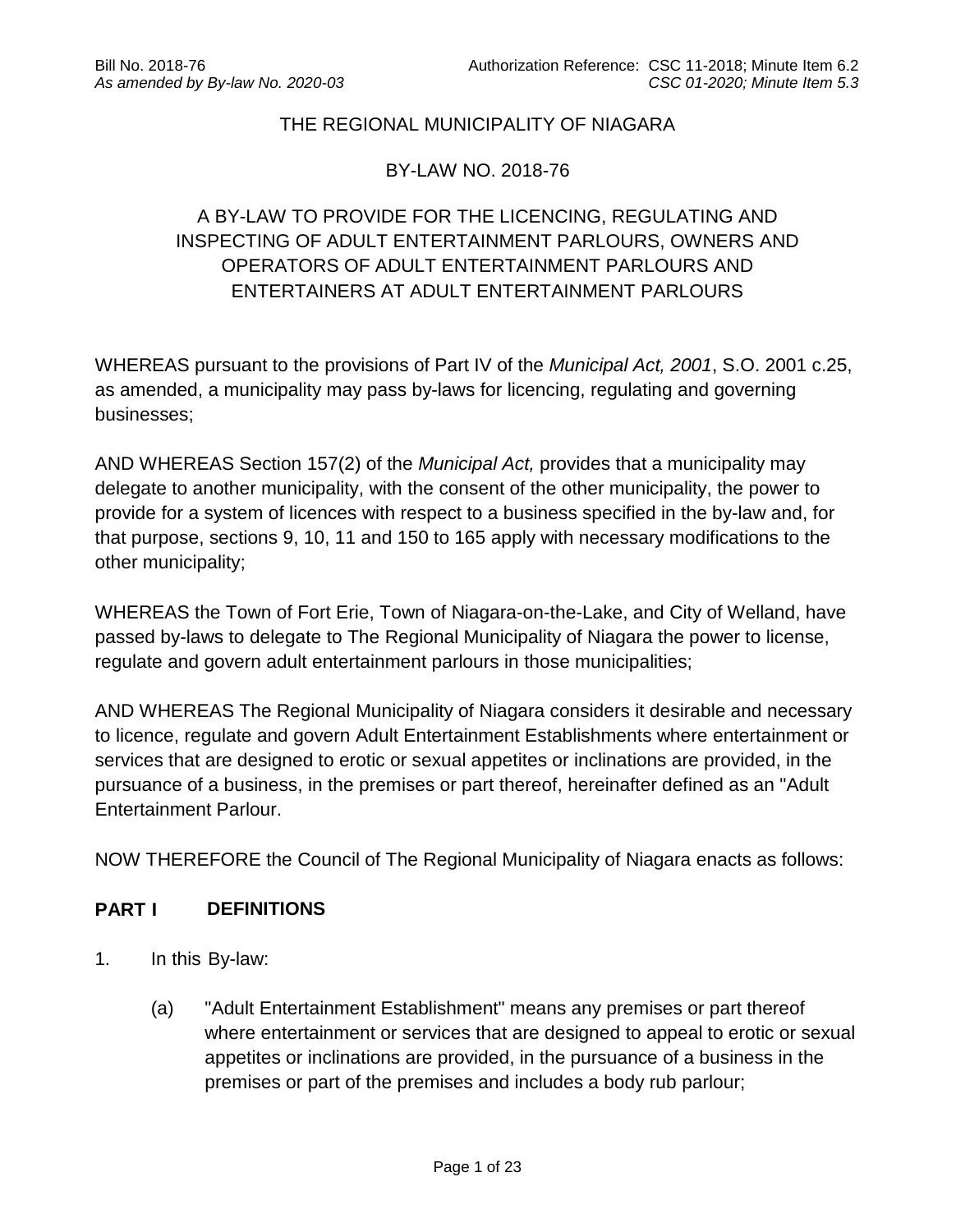- (b) "Adult Entertainment Parlour" means a premise or part thereof where entertainment or services that are designed to appeal to erotic or sexual appetites or inclinations are provided, in pursuance of a business, in the premises or part thereof but does not include a body rub parlour;
- (c) "Appeal Tribunal" means the all-citizen tribunal duly appointed by Council to conduct hearings under this By-law;
- (d) "Applicant" includes any person applying for a licence under this By-law and any individual, partner, shareholder, director and officer connected with the individuals, partnerships, association, trust, unincorporated organization, or incorporation applying for such licence;
- (e) "Body Rub Parlour" means any premises or part thereof where a Body Rub is performed, offered or solicited in pursuance of a business;
- (f) "By-law Enforcement Officer" means a by-law enforcement officer of the The Regional Municipality of Niagara;
- (g) "Daily Register" means a register of entertainers providing services at an Adult Entertainment Parlour which is maintained by an owner or operator pursuant to Section 46 and contains the name, stage name, licence number and the date and time of performance;
- (h) "Entertainer" means an individual person other than a licenced owner or operator who, in pursuance of a business, occupation or calling, performs, provides or offers or solicits services designed to appeal to erotic or sexual appetites or inclinations at an Adult Entertainment Parlour;
- (i) "Fire Chief" means the Fire Chief of a local area municipality or in the alternative, someone designated to act on his or her behalf;
- (j) "Licencing Officer" means the Licencing Officer of the Licencing Division and his or her designates;
- (k) "Licensee" means a person to whom a licence is issued under the provisions of this By-law;
- (l) "Medical Officer of Health" means the Medical Officer of Health for the Regional Municipality of Niagara and includes any employee acting on his or her behalf;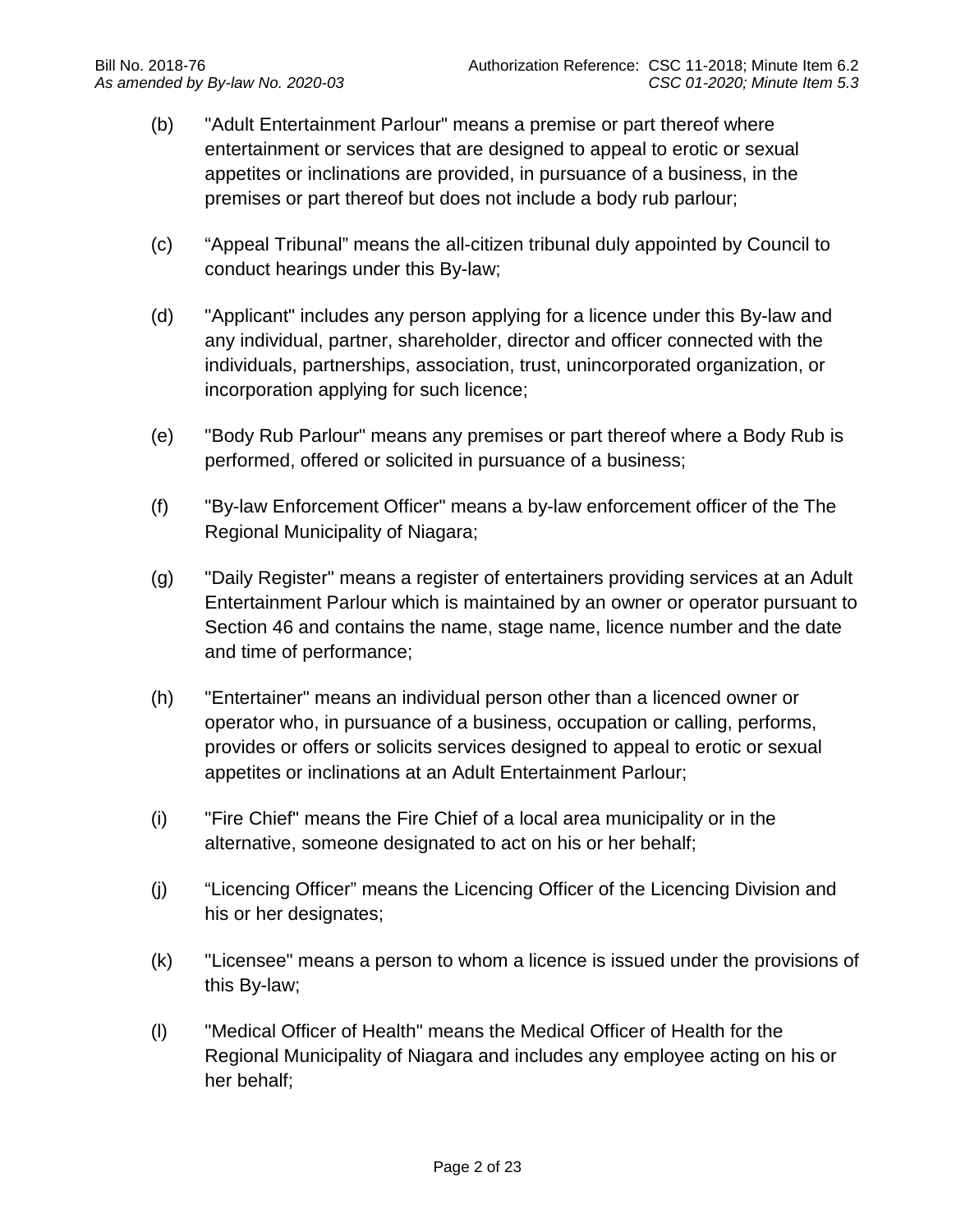- (m) "Municipality" means the Town of Fort Erie, Town of Niagara-on-the-Lake or City of Welland as the case may be;
- (n) "Owner" means a person who has any proprietary interest in an Adult Entertainment Parlour business, including but not limited to partners in a partnership and shareholders in a corporation;
- (o) "Operator" means an individual person, other than an Owner, who, (alone or with others), operates, supervises, runs or directs an Adult Entertainment Parlour, on an ongoing basis;
- (p) "Participant Municipality" means an area municipality within the Regional Municipality of Niagara which has passed a by-law consistent with this By-law and includes The Regional Municipality of Niagara in respect of by-laws passed pursuant to a power delegated by an area municipality;
- (q) "Person" includes individuals, partnerships, associations, trusts, unincorporated organizations and corporations;
- (r) "Provide" when used in relation to adult entertainment includes to furnish, perform or give such services or cause or permit the provision thereof and providing and provision have corresponding meanings;
- (s) "Registration Card" means a registration card issued by the Licencing Officer to an Entertainer who has been registered in accordance with the provisions of an Adult Entertainment Parlour licencing by-law of a Participant Municipality;
- (t) "Services Designed to Appeal to Erotic or Sexual Appetites or Inclinations" means:
	- (i) services characterized by any person or persons involved or engaging in specified sexual activities or by emphasis on the display of human specified body areas; or
	- (ii) services in respect of which the word nude, naked, topless, bottomless, sexy or any other word or any other picture, symbol or representation having like meaning or implication is used in any advertisement or in respect of which is advertised the availability of any form of entertainment held out to be, by reason of its sexual content, not suitable for minors;
- (u) "Services" means Services Designed to Appeal to Erotic or Sexual Appetites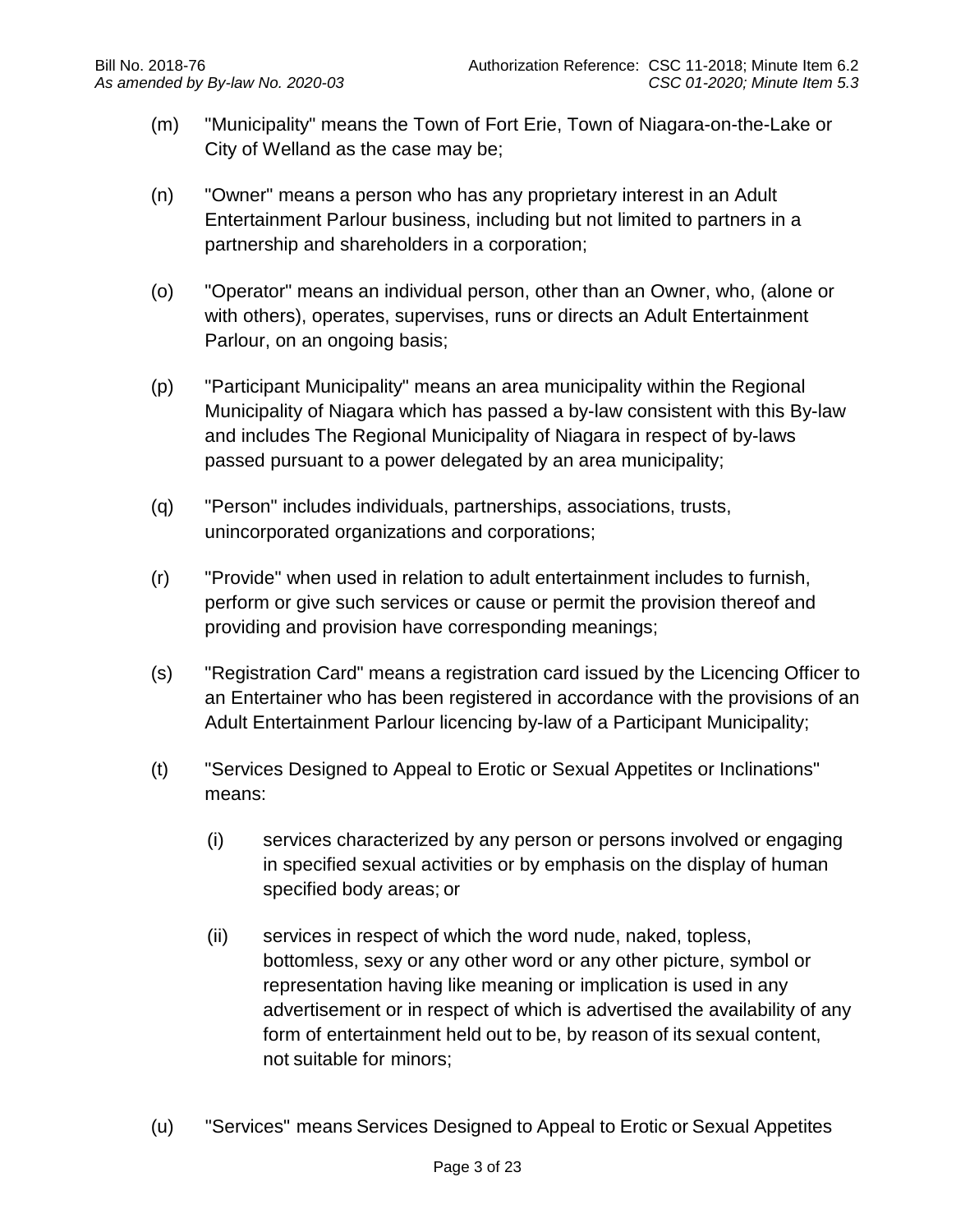or inclinations and includes activities, facilities, performances, exhibitions, viewings and encounters but does not include the exhibition of a film approved under the *Theatres Act*;

- (v) "Specified Body Areas" mean one or more of the following:
	- (i) in the case of a female person, her nipples and areolae; and
	- (ii) in the case of all persons, the pubic, perineal, perianal areas, the genitals, anus, and the buttocks;
- (w) "Specified Sexual Activities" means one or more of the following: actual or simulated sexual intercourse, masturbation, urination, defecation, ejaculation, sodomy, including bestiality, anal intercourse, oral sexual intercourse, physical stimulation of the genital organs, and flagellation, bondage or torture in thecontext of a sexual relationship oractivity.

## **PART II CLASSES OFLICENCES**

- 2. Every
	- (a) owner of an Adult Entertainment Parlour;
	- (b) operator of an Adult Entertainment Parlour; and
	- (c) entertainer at an Adult Entertainment Parlour

shall procure and maintain in good standing a licence from the Municipality in accordance with this By-law authorizing him or her to carry on in any trade, calling, business or occupation listed above within the boundaries of the Municipality.

- 3. (a) No Person shall carry on or engage in any trade, calling, business or occupation listed in Section 2 within the boundaries of the Municipality unless he or she has a valid and current licence permitting him or her to do so.
	- (b) Every Entertainer or Operator who is granted an Entertainer or Operator's Licence by the Licencing Officer in respect of a Participant Municipality may, during the term of the licence, perform in an Adult Entertainment Parlour in another Participant Municipality without obtaining an additional licence under this By- law.
- 4. No entertainer's licence or operator's licence issued under this By-law may be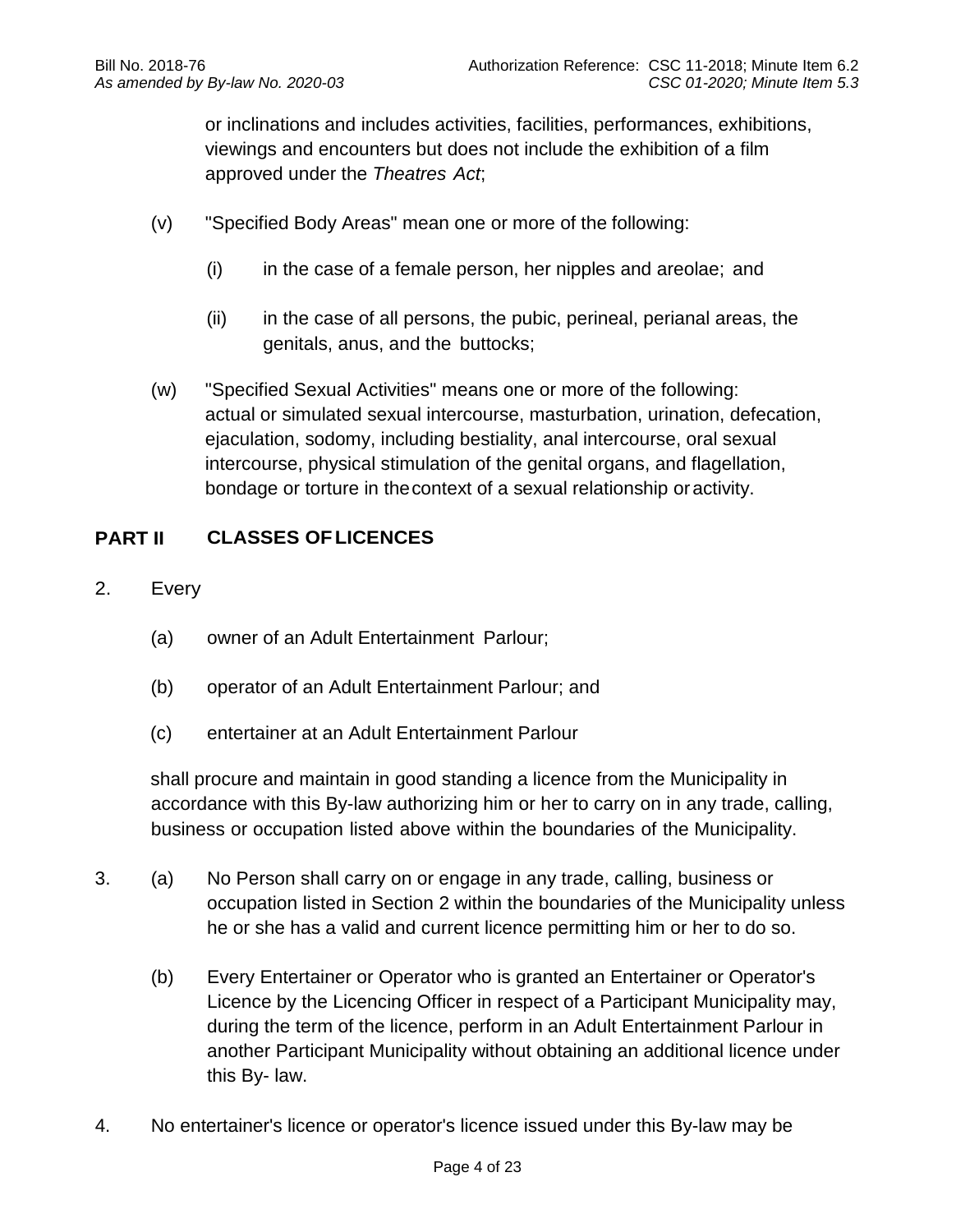transferred to any other Person.

5. The requirement of obtaining a licence under this By-law is in addition to and not in substitution for any other requirement to obtain a licence or licences or other regulatory approval under any other federal, provincial or municipal regulation.

### **PART III OWNER'S LICENCES**

- 6. Every Owner shall obtain an Owner's Licence in respect of each Adult Entertainment Parlour in which that Person has an interest, and the licence shall be issued in the operating name of the Adult Entertainment Parlour business as disclosed on the application.
- 7. (a) Every Person wishing to make application for an Adult Entertainment Parlour Owner's Licence, or renewal thereof under Section 2(a) of this By-law, shall attend in person at the office of the Licencing Officer and file:
	- (i) a completed application in Form 1;
	- (ii) the fee prescribed by *the Fees and Charges By-law, as amended*;
	- (iii) in the case of a premises that is rented, the name and address of the owner of the building, premises or place upon, in and from which the business is to be carried out pursuant to the licence applied for and the consent of the registered owner of the property to the use of the property as an Adult Entertainment Parlour;
	- (iv) proof satisfactory to the Licencing Officer that the Applicant is at least 18 years of age, which may be evidenced by the production of two (2) of the following documents, at least one of which is photo ID:
		- (1) birth or baptismal certificate;
		- (2) driver's licence;
		- (3) valid Canadian passport; or
		- (4) Social Insurance Card;
	- (v) particulars of the class and status of any licence issued to or required to be obtained by the Applicant or another Person under the *Liquor Licence Act,* R.S.O. 1990, c.L.19, in respect of any building, premises or place in or at which the Adult Entertainment Parlour for which the licence is sought is to be carried on in by the Applicant; and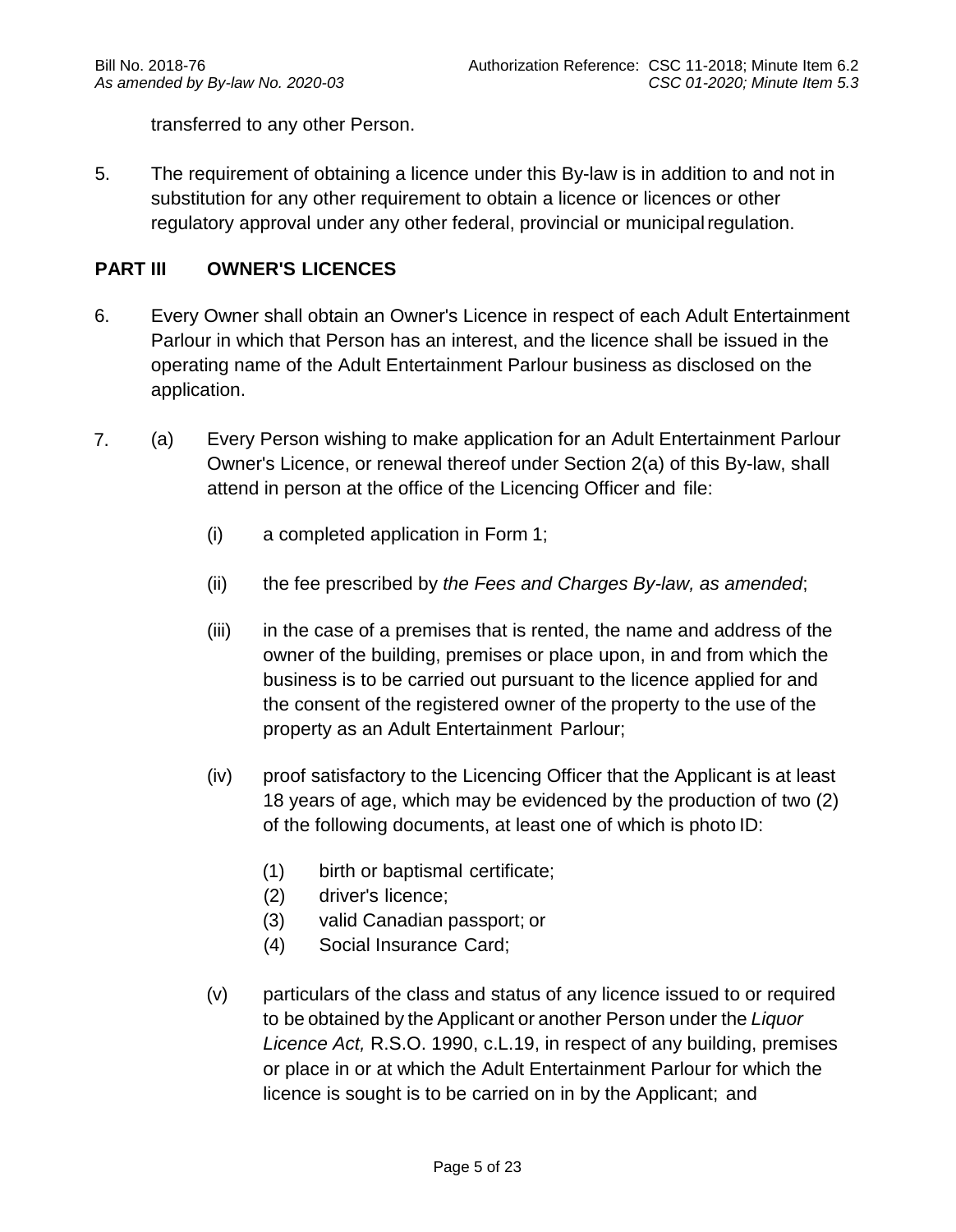- (vi) a precise description of the real property upon which the business is to be carried on, and where all Services are to be Provided, together with information as to exactly where on the property and what parts of the premises are to be utilized for such purposes as well as working drawings of the physical premises with details and size of any stage, doors, walls, seating areas, full or partial partitions and screens. In satisfaction of this section, an Applicant may file a site plan created and filed as part of a liquor licence or building permit application.
- (b) Notwithstanding 7(a)(ii) above, where more than one Person is an Owner of an Adult Entertainment Parlour, the fee prescribed in *the Fees and Charges By-law, as amended,* shall be payable in respect of only one Owner for each Adult Entertainment Parlour.
- (c) Every Applicant shall attend the office of the Licencing Officer for the purpose of photo identification.
- 8. In the case of an Adult Entertainment Parlour owned by a partnership, attendance shall be made by all of the partners who shall comply with the requirements of Section 7.
- 9. In the case of an Adult Entertainment Parlour owned by a corporation, attendance shall be made by all shareholders, directors and officers who shall comply with the requirements of Section 7 and shall file on behalf of the corporation:
	- (a) a photocopy of the most recent filing with the Ministry of Consumer and Corporate Relations listing all directors and officers and the address of the head office for the corporation; and
	- (b) a resolution of the directors of the corporation authorizing the application.
- 10. An application for an Owner's Licence shall include:
	- (a) A Police Criminal Record and Judicial Matters Check (PCRJMC);
	- (b) request from the appropriate Medical Officer of Health a report outlining the objections, if any, to the application;
	- (c) request from the Planning Department of the Municipality a report outlining the objections, if any, to the application;
	- (d) request from the Fire Chief of the Municipality a report outlining the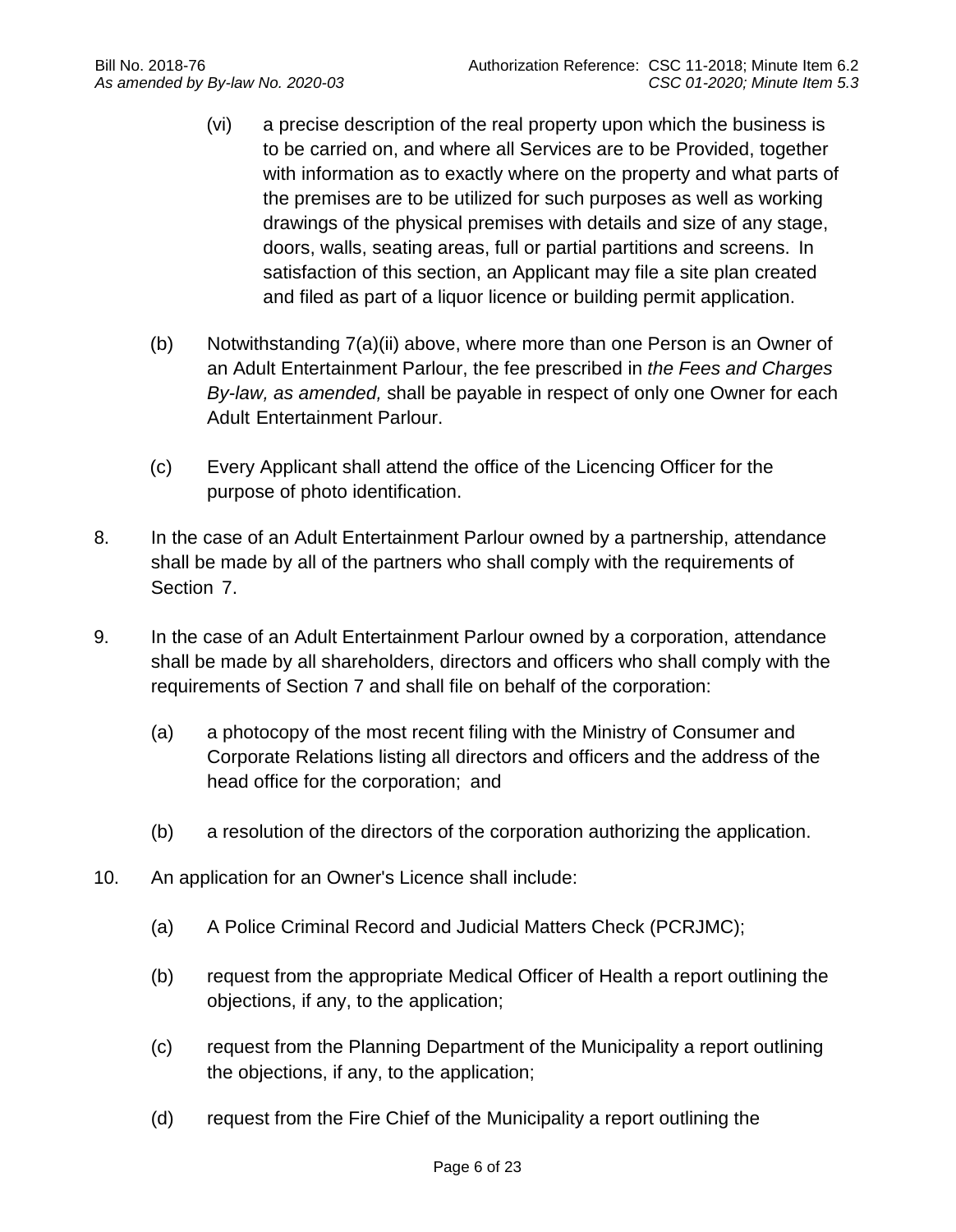objections, if any, to the application;

- (e) request from the Building Department of the Municipality a report outlining the objections, if any, to the application;and
- (f) request from the Clerk of the Municipality a report outlining the objections, if any, to the application.
- 11. Upon satisfactory proof of completion of the requirements set out above, the Licencing Officer shall issue or renew an Owner's Licence provided that:
	- (a) the provisions of Section 7 above have been complied with;
	- (b) the criminal record search discloses no criminal record in respect of any Applicant which could reasonably impact upon the operation of an Adult Entertainment Parlour, and in the case of a renewal of a licence, no such criminal record since the date of the last application;
	- (c) no Applicant has been convicted of an offence under this or any other by-law relating to or which could reasonably impact upon the operation of an Adult Entertainment Parlour;
	- (d) no objection is received from any of the agencies to which the application was circulated;
	- (e) each Applicant is 18 years of age or older; and
	- (f) any outstanding fines against any Applicant that have been imposed by a Court as a sentence arising from convictions for breach of any by-law enacted by the municipality have been paid.
- 12. In the event that the Licencing Officer does not issue the licence pursuant to Section 11 above, the Applicant shall be notified of the Licencing Officer's refusal to issue the licence by sending the Applicant a Notice of Refusal in Form 4.
- 13. Where
	- (a) the reasons for refusal of the licence do not deal with non-compliance with the Municipality's Zoning By-law; and
	- (b) the Applicant has returned the Notice of Refusal to the Licencing Officer indicating a desire to have the matter heard before the Appeal Tribunal, the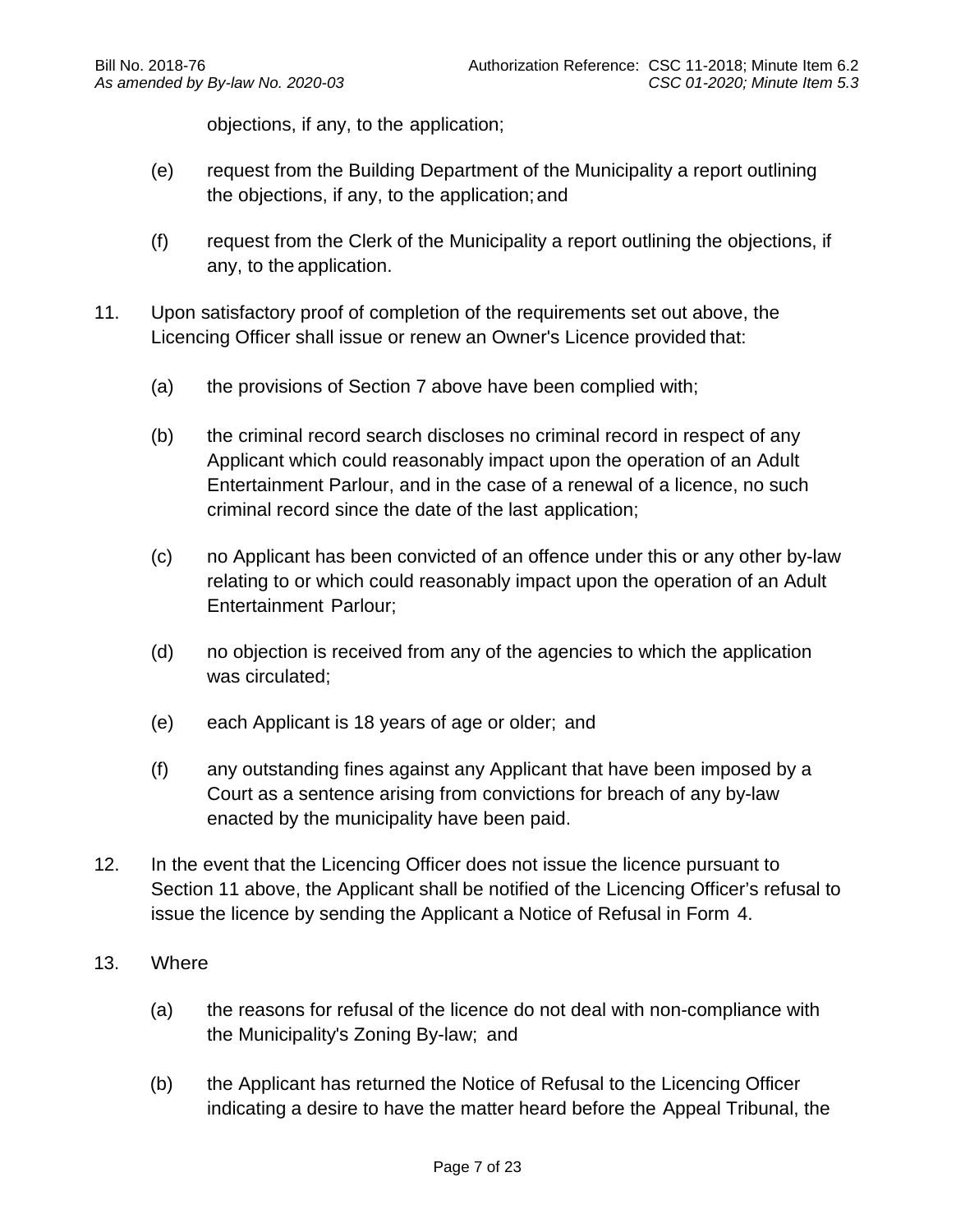Licencing Officer shall have the matter put to the Appeal Tribunal for consideration.

- 14. Where a hearing is to be conducted pursuant to Section 13 above, the Licencing Officer shall provide the Applicant with a Notice of Hearing setting out the date, time and place of the hearing.
- 15. The Appeal Tribunal shall hear and consider the application, the report of the Licencing Officer and any submissions by the Applicant or Applicants in accordance with Appeal Tribunal procedures. Any hearing held in accordance with this section shall be subject to the provisions of the *Statutory Powers Procedure Act.*
- 16. (a) The Appeal Tribunal shall, in accordance with the provisions of the *Municipal Act*,
	- (i) grant the licence to the Applicant;
	- (ii) refuse to grant the licence to the Applicant; or
	- (iii) grant the licence and impose conditions on the licence at the time it is granted.
	- (b) The Appeal Tribunal shall not exercise its powers under subsection (a) without issuing written reasons for its decision, and any decision to refuse to grant a licence or to grant a licence with conditions may be founded upon one or more of the following grounds:
		- (i) that the Applicant, (or in the case of a corporation), the officers, directors, employees or agents of the corporation, or any of them, or in the case of a partnership, any partner, has not complied with any provision of this By-law;
		- (ii) that the Applicant, (or in the case of a corporation), the officers, directors, employees or agents of the corporation, or any of them, or in the case of a partnership, any partner, has been convicted of an offence relating to this or any other by-law relating to or which could reasonably impact upon the operation of an Adult Entertainment Parlour;
		- (iii) that the Applicant, (or in the case of a corporation), the officers, directors, employees or agents of the corporation, or any of them, or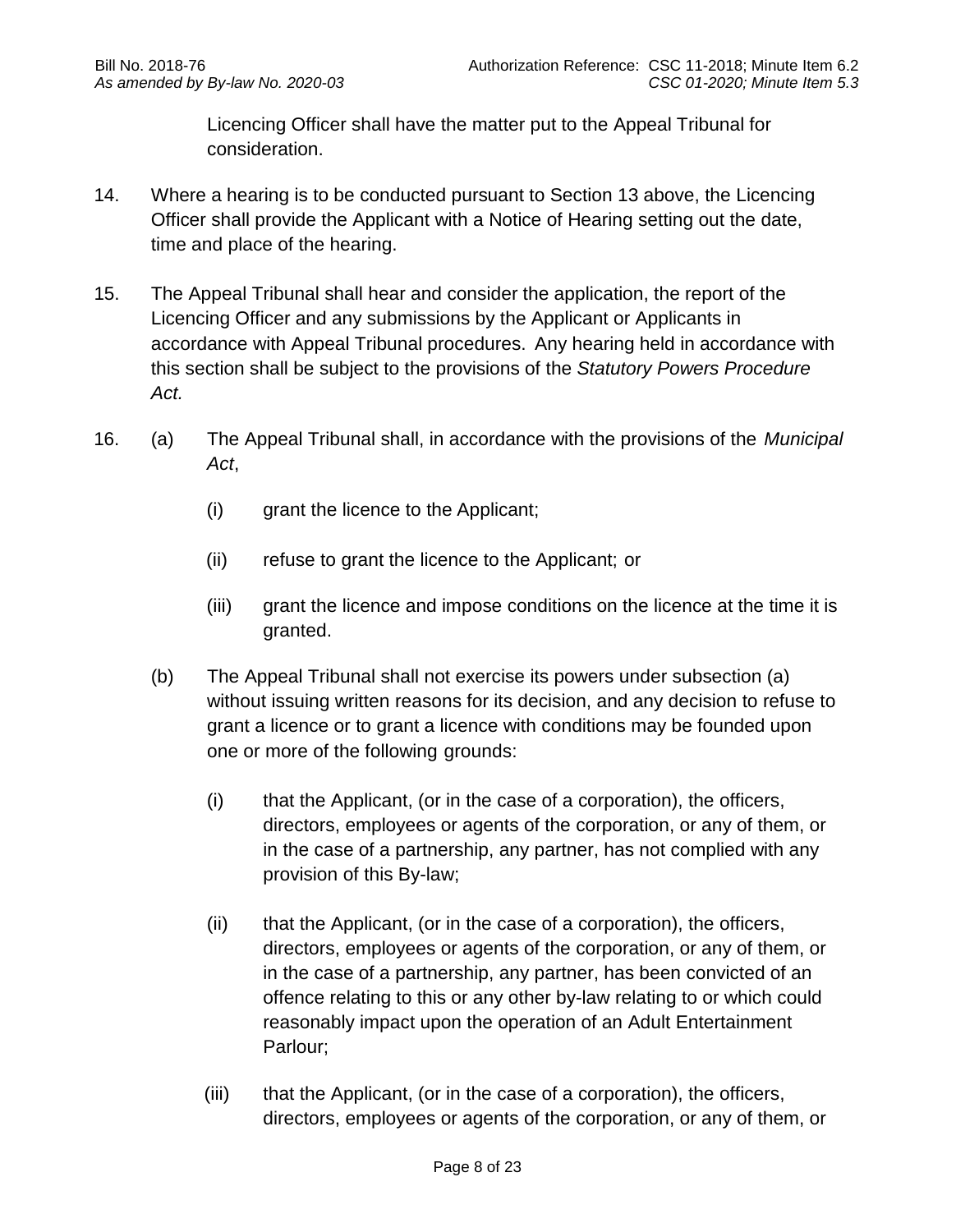in the case of a partnership, any partner, has been convicted of an offence under the Criminal Code of Canada or the *Controlled Drug and Substances Act* which relates to or could reasonably impact on the operation of an Adult Entertainment Parlour;

- (iv) the Applicant has failed to pay a fine or fines imposed by a Court as a sentence arising from convictions for breach of any by-law enacted by the municipality.
- 17. The Licencing Officer shall, on behalf of the Appeal Tribunal, provide written notice of the decision to each Applicant.
- 18. (a) Every Owner shall report in writing to the Licencing Officer particulars of any proposed change in ownership of the Adult Entertainment Parlour business which is the subject of a licence at least ten days prior to such change taking effect.
	- (b) Without limiting the generality of 18(a) above, if a change in the ownership will result in a change in actual or legal control of the Adult Entertainment Parlour business, the prospective remaining Owners, or the new prospective Owners, as the case may be, shall forthwith make an initial application for a licence in accordance with Section 7 above, and the existing licence shall be deemed revoked at such time as the change in ownership takes place.

## **PART IV OPERATOR'S LICENCES**

- 19. An Owner who has procured and maintained in good standing a valid Owner's Licence shall not be required to procure an Operator's Licence to operate his or her Adult Entertainment Parlour.
- 20. (a) Every Person wishing to make application for an Adult Entertainment Parlour Operator's Licence, or a renewal thereof, under Section 2(b) of this By-law shall attend in person at the office of the Licencing Officer and file:
	- (i) a completed application in Form 2;
	- (ii) the fee prescribed by *the Fees and Charges By-law, as amended*;
	- (iii) proof satisfactory to the Licencing Officer that the Applicant is at least 18 years of age, which may be evidenced by the production of two (2) of the following documents, at least one of which is photo ID;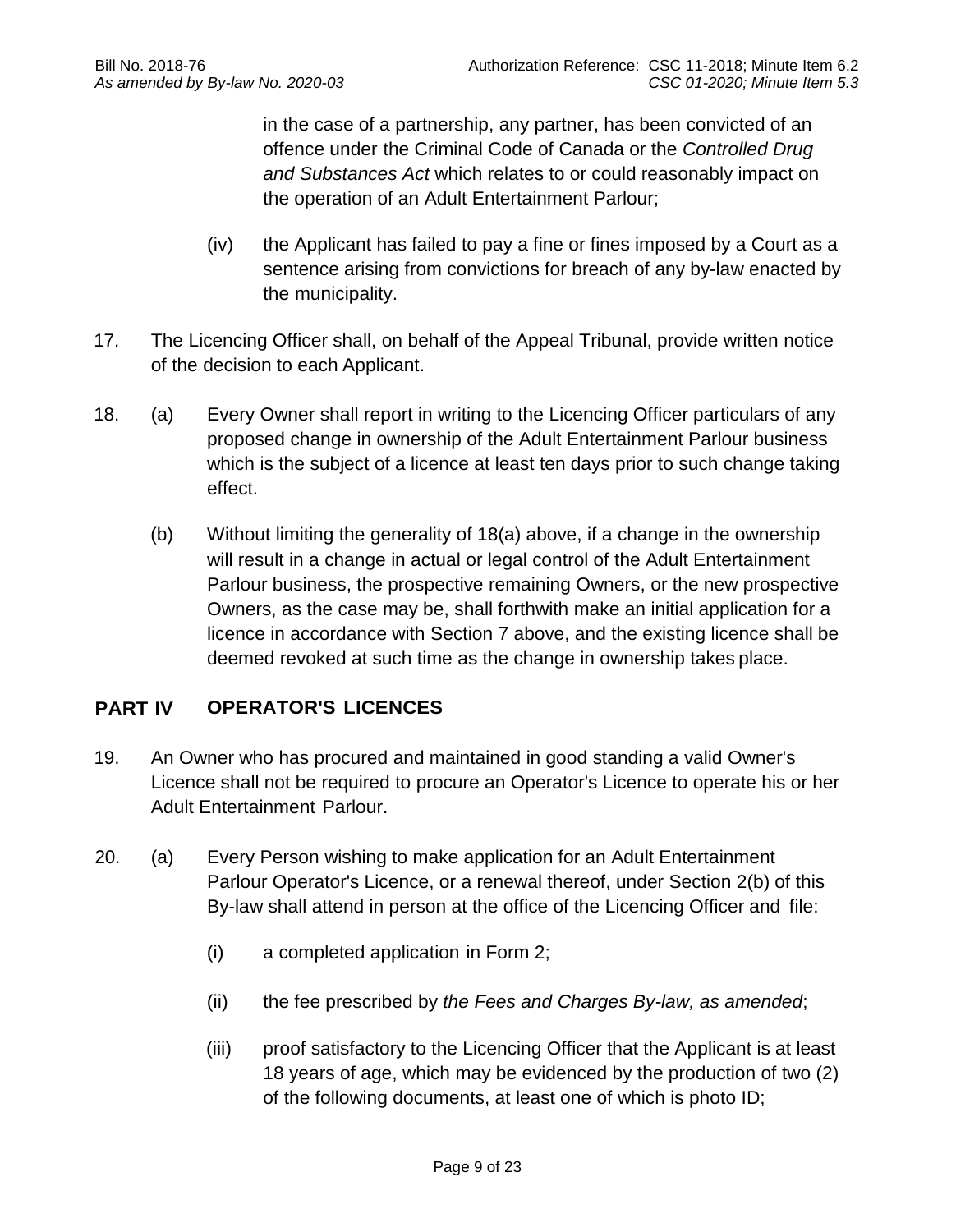- (1) birth or baptismal certificate;
- (2) driver's licence;
- (3) valid Canadian passport; or
- (4) Social Insurance Card; and
- (b) Every Applicant shall attend the office of the Licencing Officer for the purpose of photo identification;
- (c) No Person other than an individual may operate or be licenced as the Operator of an Adult Entertainment Parlour;
- (d) A separate Operator's Licence shall be taken out by each Operator of an Adult Entertainment Parlour.
- 21. An application for Operator's Licence, or renewal thereof, shall include:
	- (a) A Police Criminal Record and Judicial Matters Check (PCRJMC); and
	- (b) A determination whether or not the Applicant has been convicted of offences relating to this or any other by-law in respect of Adult Entertainment Parlours.
- 22. Upon satisfactory proof of completion of the requirements set out above, the Licencing Officer shall issue or renew an Operator's Licence provided that:
	- (a) the provisions of Section 21 above have been complied with;
	- (b) the criminal record search discloses no criminal record of the Applicant for offences relating to or which could reasonably impact upon the operation of an Adult Entertainment Parlour;
	- (c) there are no convictions under this or any other by-law relating to or which could reasonably impact upon the operation of an Adult Entertainment Parlour;
	- (d) the Applicant is eighteen years of age or older; and
	- (e) any outstanding fines imposed by a Court as a sentence arising from convictions for breach of any by-law enacted by the municipality have been paid.
- 23. In the event that the Licencing Officer does not issue the licence, the Licencing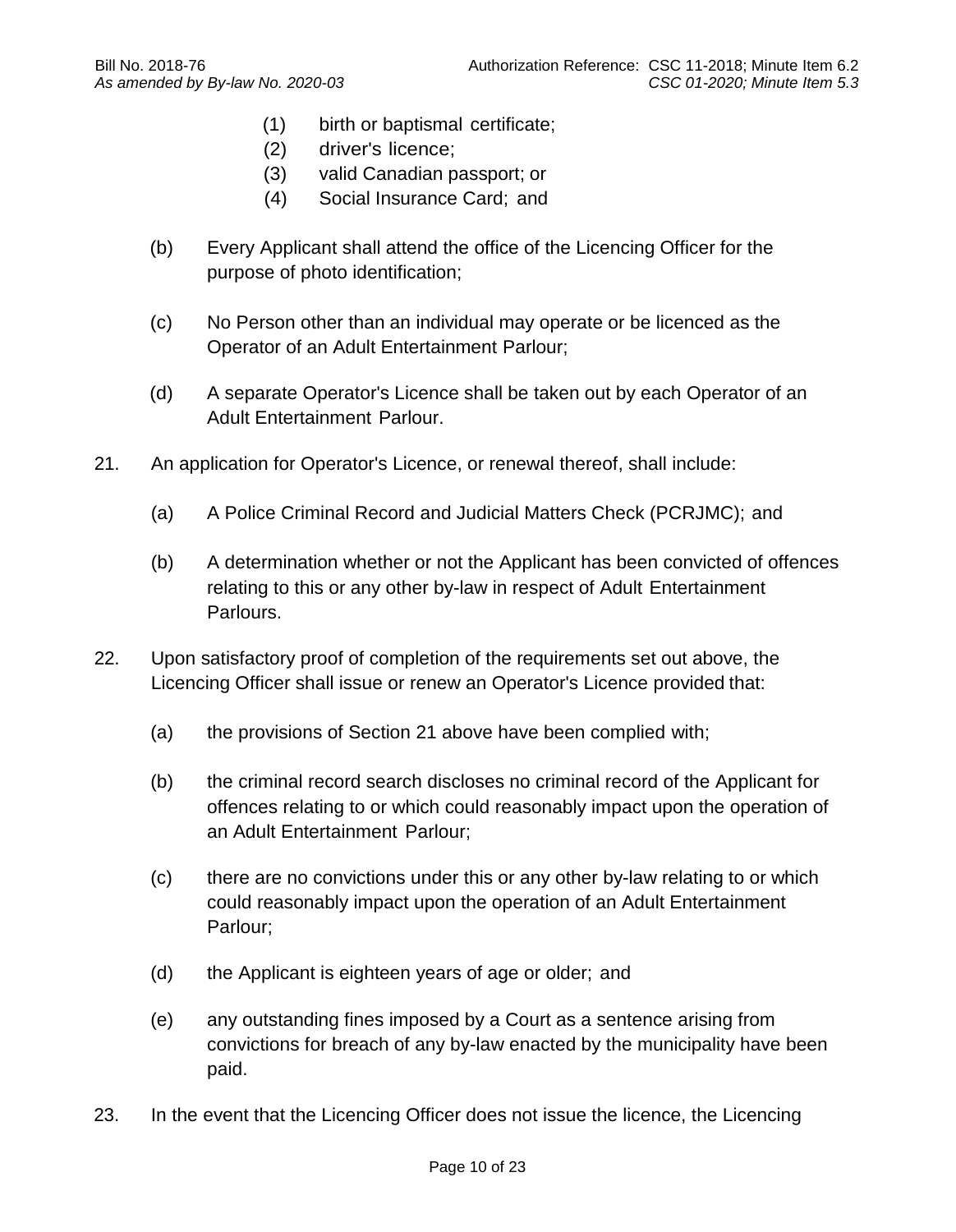Officer shall notify the Applicant of the refusal to issue the licence by sending the Applicant a Notice of Refusal in Form 4.

- 24. Where the Applicant returns the Notice of Refusal to the Licencing Officer indicating a desire to have the matter heard before the Appeal Tribunal, the Licencing Officer shall have the matter put to the Appeal Tribunal for consideration.
- 25. Where a hearing is to be conducted pursuant to Section 24 above, the Licencing Officer shall provide the Applicant with a Notice of Hearing setting out the date, time and place of the hearing.
- 26. The Appeal Tribunal shall hear and consider the application, the report of the Licencing Officer and any submissions by the Applicant or Applicants in accordance with Appeal Tribunal procedures. Any hearing held in accordance with this section shall be subject to the provisions of the *Statutory Powers Procedure Act.*
	- (a) The Appeal Tribunal shall, in accordance with the provisions of the *Municipal Act, 2001*:
		- (i) grant the licence to the Applicant;
		- (ii) refuse to grant the licence to the Applicant; or
		- (iii) grant the licence and impose conditions on the licence at the time it is granted.
	- (b) The Appeal Tribunal shall not exercise its powers under subsection (a), without issuing written reasons for its decision, and any decision to refuse to grant a licence or to grant a licence with conditions may be founded upon one or more of the following grounds:
		- (i) that the Applicant has not complied with any provision of this By-law;
		- (ii) that the Applicant has been convicted of an offence relating to this or any other by-law in respect of or which could reasonably impact upon the operation of an Adult Entertainment Parlour;
		- (iii) that the Applicant has been convicted of an offence under the Criminal Code of Canada or the *Controlled Drug and Substances Act* in respect of or which could reasonably impact upon the operation of an Adult Entertainment Parlour;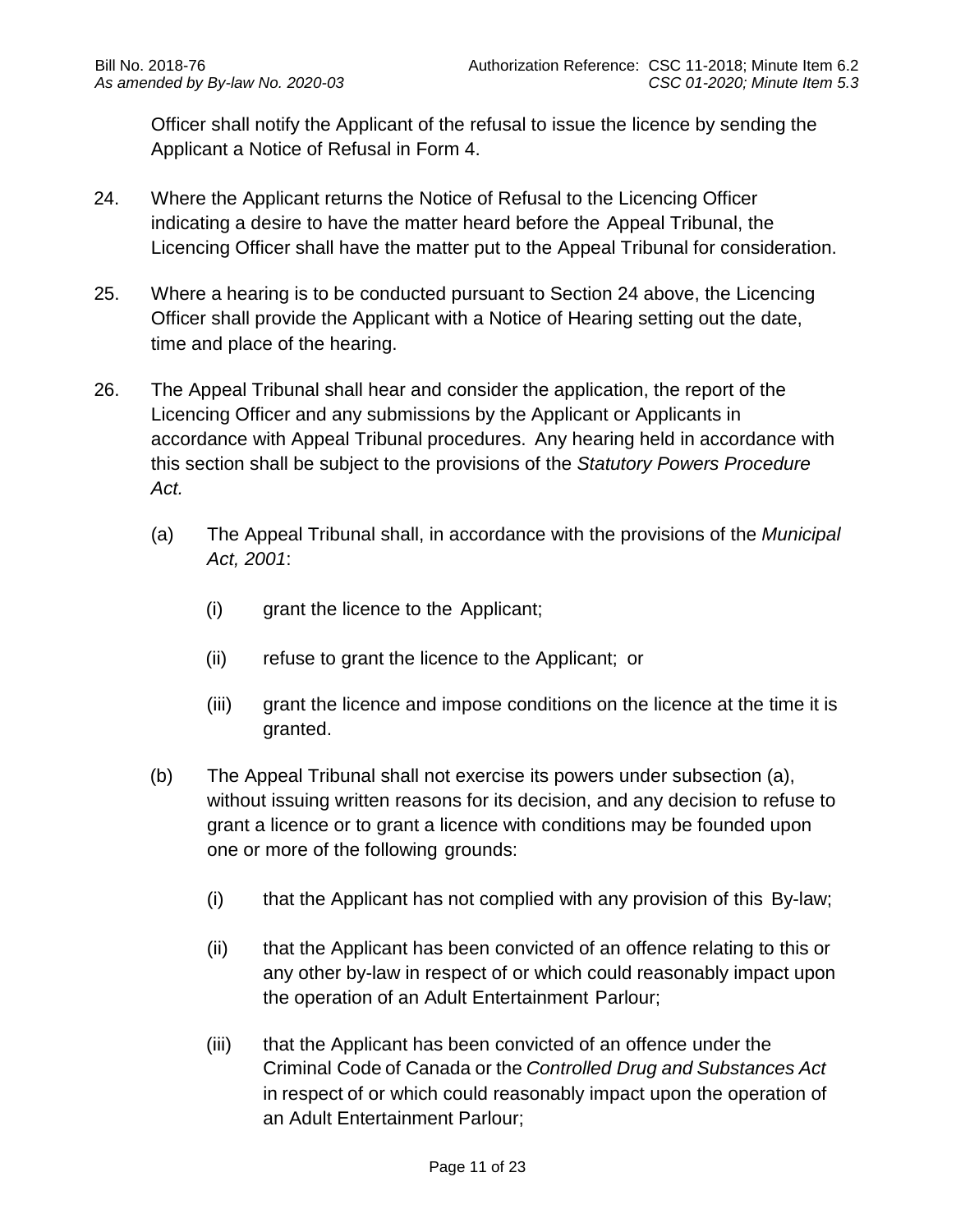- (iv) the Applicant has failed to pay a fine or fines imposed by a Court as a sentence arising from convictions for breach of any by-law enacted by the municipality.
- 27. The Licencing Officer shall, on behalf of the Appeal Tribunal, provide written notice of the decision to the Applicant.
- 28. Every Operator who is granted an Operator's Licence by the Licencing Officer in respect of a Participant Municipality may operate an Adult Entertainment Parlour in another Participant Municipality without obtaining an additional licence under this By-law.

## **PART V ENTERTAINER'S LICENCES**

- 29. Every Person wishing to make an application for an Adult Entertainment Parlour Entertainer's Licence, or a renewal thereof, under Section 2(c) of this By-law shall attend in person at the office of the Licencing Officer and file the following documents:
	- (i) a completed application in Form 3;
	- (ii) the fee prescribed by *the Fees and Charges By-law, as amended*;
	- (iii) proof satisfactory to the Licencing Officer that the Applicant is at least 18 years of age, which may be evidenced by the production of two (2) of the following documents, at least one of which is photo ID:
		- (1) birth or baptismal certificate;
		- (2) driver's licence;
		- (3) valid Canadian passport; or
		- (4) Social Insurance Card;
		- (5) municipal Adult Entertainment licence from another jurisdiction;
	- (iv) Every Applicant shall attend the office of the Licencing Officer for the purpose of photo identification.
- 30. Every Person applying for an Entertainer's Licence must use his or her legal name and no licence shall be issued to any Person in any name other than his or her legal name.
- 31. An application for Entertainer's Licence, or renewal thereof, shall include :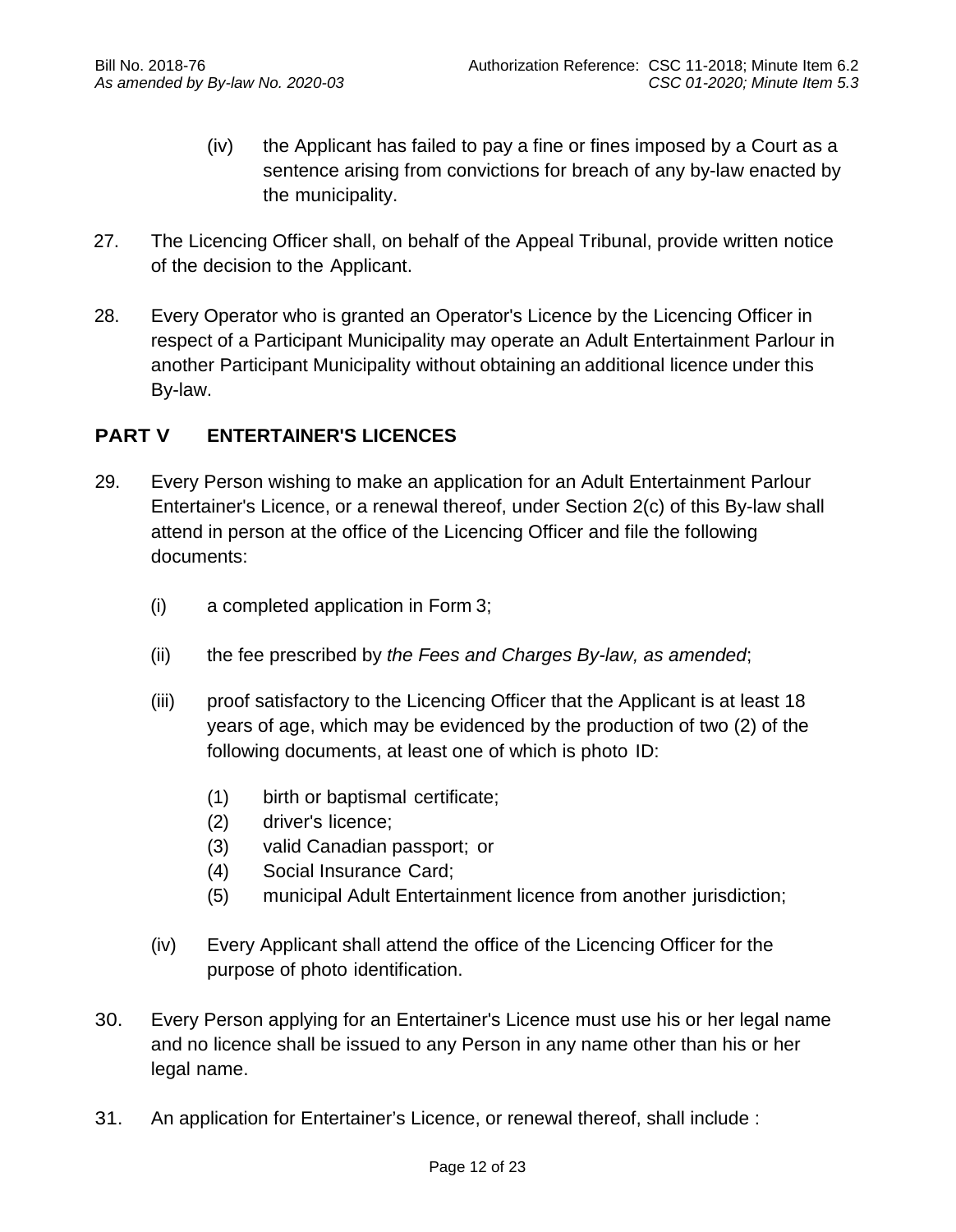- a. A Police Criminal Record and Judicial Matters Check (PCRJMC); and
- b. A determination as to whether or not the Applicant has been convicted of offences relating to this or any other by-law relating to or which could reasonably impact upon entertaining at an Adult Entertainment Parlour.
- 32. Upon satisfactory proof of completion of the requirements set out above, the Licencing Officer shall issue or renew an Entertainer's Licence provided that:
	- a. the provisions of Section 29 have been complied with;
	- b. the criminal record search discloses no criminal record of the Applicant for offences relating to or which could reasonably impact upon entertaining at an Adult Entertainment Parlour;
	- c. any outstanding fines that have been imposed pursuant to any provision of this By-law have been paid; and
	- d. the Applicant is 18 years of age or older.
- 33. In the event that the Licencing Officer refuses to issue or renew a licence, the provisions of Sections 23 through 28 shall apply.

### **PART VI REVOCATION OF LICENCES**

- 34. Where, in respect of an Owner's, Operator's or Entertainer's Licence,
	- a. a Licensee has been convicted under the Criminal Code of Canada or the *Controlled Drug and Substances Act* for an offence in respect of or which could reasonably impact upon the operation of an Adult Entertainment Parlour;
	- b. a Licensee has been convicted under the *Liquor Licence Act* of the Province of Ontario and the charge relates in any way to the operation of the Adult Entertainment Parlour or the provision of Services therein;
	- c. a Licensee has been convicted for contravening any provision or provisions of this By-law or any other by-law relating to or which could reasonably impact on the operation of an Adult Entertainment Parlour;
	- d. there are reasonable grounds for belief that any application or any other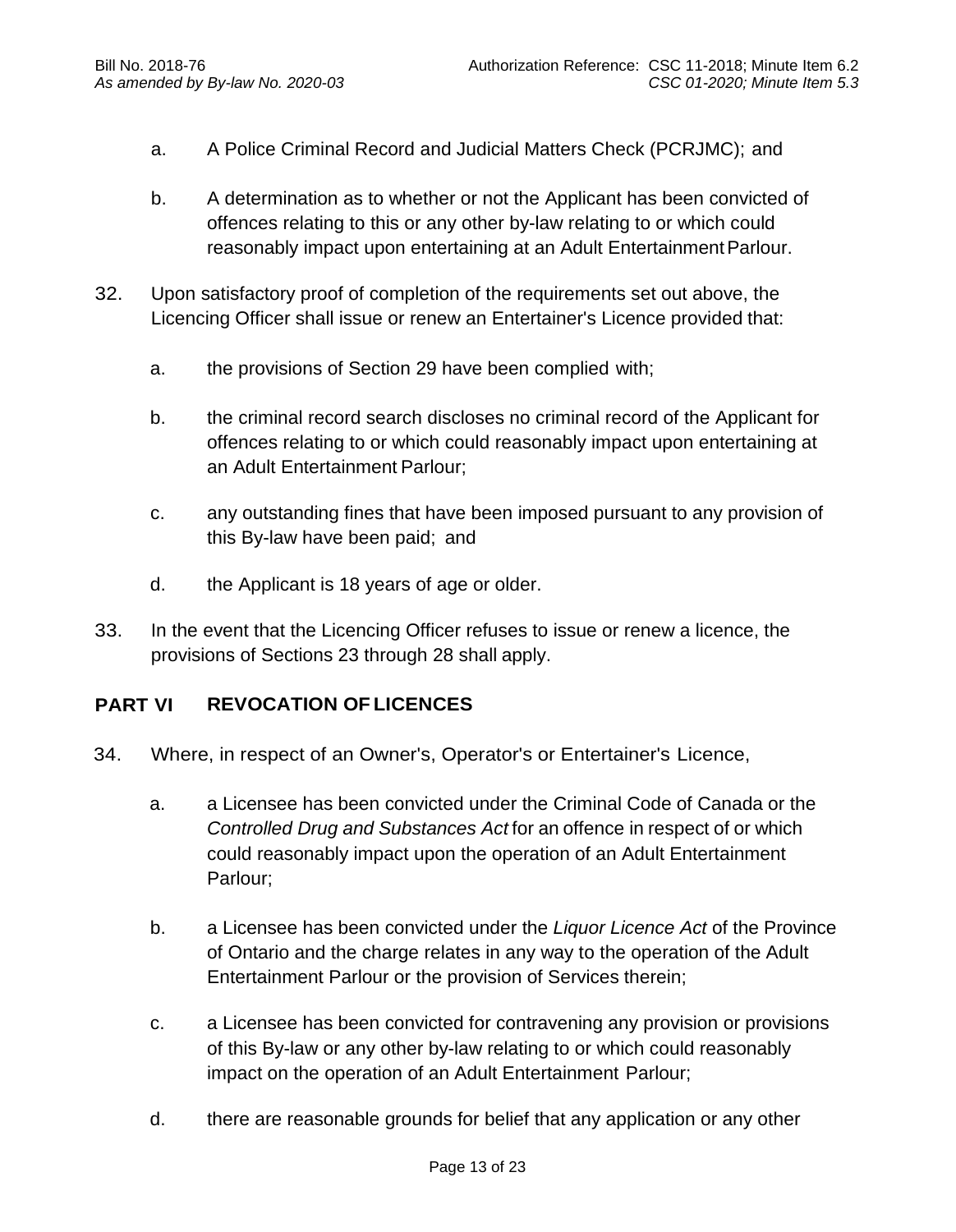document or information provided by or on behalf of a Licensee contains a false statement or provides false information;

- e. information contained in the original application form or any other information provided to the Licencing Officer by or on behalf of the Applicant has ceased to be accurate and the Licensee has not provided up-to-date accurate information to the Licencing Officer to allow the Licencing Officer to conclude that the licence can or should be maintained as valid;
- f. the Licensee breaches a condition of the licence;
- g. in the case of an Owner's Licence, there are reasonable grounds for belief that the building, premises or place in which the business is carried on or intended to be carried does not comply with the provisions of this By-law, or with any other law, including any applicable building requirement, or is dangerous or unsafe;
- h. the Applicant does not accept or ensure compliance with any condition imposed under this By-law upon the business or upon the licence, as a requirement of obtaining, continuing to hold or renewing a licence; or
- i. the Licencing Officer becomes aware of any fact or facts which, if known at the time of application, may have resulted in the Licencing Officer refusing the licence,

the Licencing Officer shall recommend to the Board that the licence issued under this By-law be revoked, by serving notice of the recommendation to revoke the licence in Form 5 on the Licensee and the Appeal Tribunal.

- 35. A recommendation of the Licencing Officer under Section 34 shall be referred to the Appeal Tribunal for a hearing in accordance with the Appeal Tribunal procedures.
- 36. A Licensee shall be given a Notice of Hearing in Form 6 and shall be entitled to attend the hearing and adduce evidence and make submissions either personally or through a representative in accordance with the procedures of the Appeal Tribunal. Any hearing held in accordance with this section shall be subject to the provisions of the *Statutory Powers Procedure Act.*
- 37. (a) The Appeal Tribunal may, after the hearing, in accordance with the provisions of the *Municipal Act,2001*;
	- (i) suspend thelicence;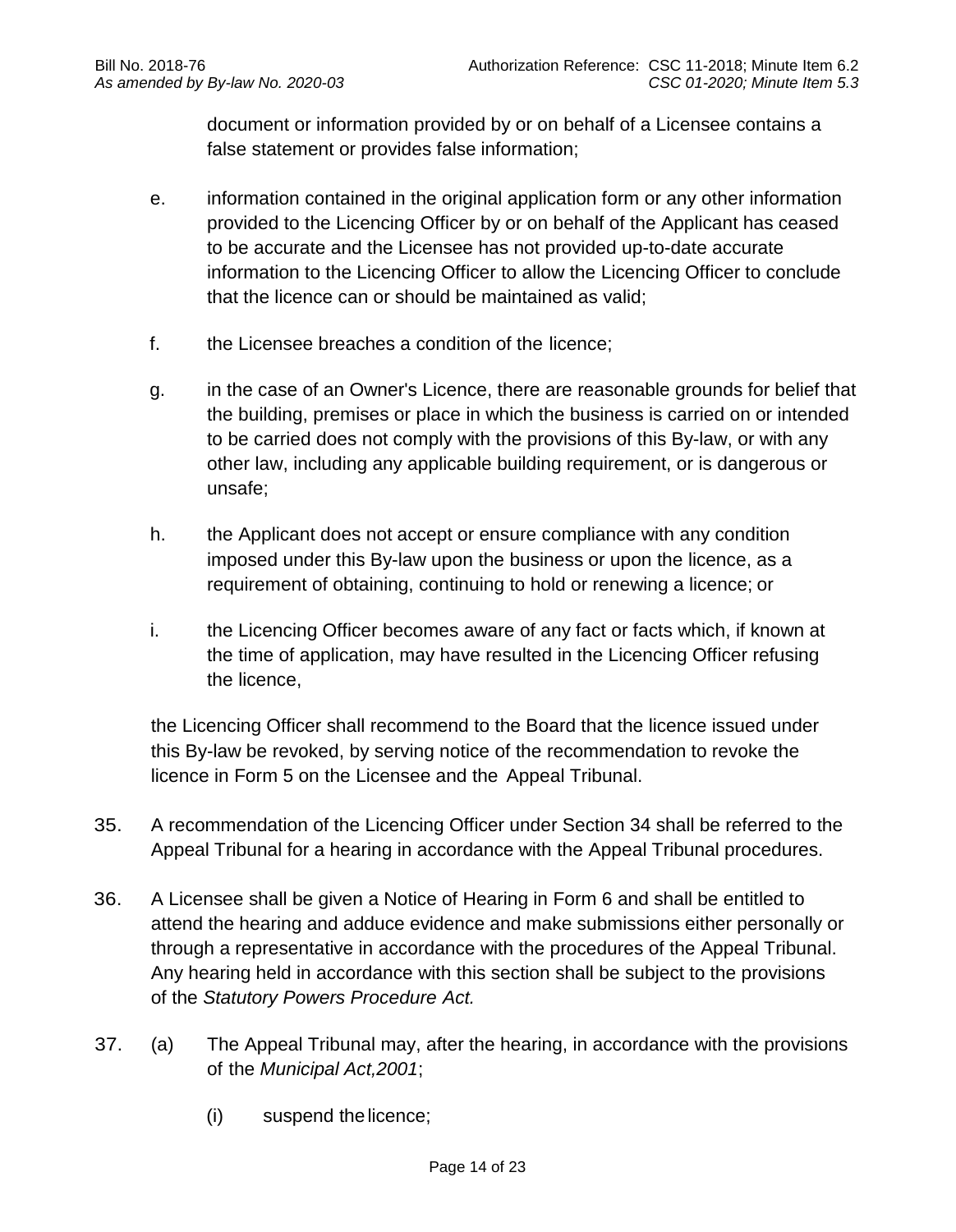- (ii) revoke the licence; or
- (iii) impose a condition on the licence.
- (b) The Appeal Tribunal shall not exercise its powers under subsection (a) without issuing written grounds for its decision, and any such decision may be founded upon one or more of the following grounds:
	- (i) that the Licensee has been convicted of an offence under the Criminal Code of Canada or the *Controlled Drug and Substances Act* relating to or which could reasonably impact upon the operation of an Adult Entertainment Parlour;
	- (ii) that the Licensee has been convicted under the *Liquor Licence Act* of the Province of Ontario and the conviction relating to or which could reasonably impact upon the operation of the Adult Entertainment Parlour or the provision of Services therein;
	- (iii) that the Licensee has been convicted for contravening any provision or provisions of this By-law within the previous twelve months;
	- (iv) that any application or any other document or information provided by or on behalf of the Licensee to the Licencing Officer contains a false statement or provides false information;
	- (v) that information contained in the original application form or any other information provided to the Licencing Officer by or on behalf of the Applicant, has ceased to be accurate and the Licensee has not provided up-to-date accurate information to the Licencing Officer to allow the Licencing Officer to conclude that the licence can or should be maintained as valid;
	- (vi) that the Licensee has breached a condition of the licence;
	- (vii) in the case of an Owner's Licence, there are reasonable grounds for belief that the building, premises or place in which the business is carried on or intended to be carried does not comply with the provisions of this By-law or with any other by-law, including any applicable building requirement or is dangerous or unsafe;
	- (viii) that the Licencing Officer has become aware of any fact or facts,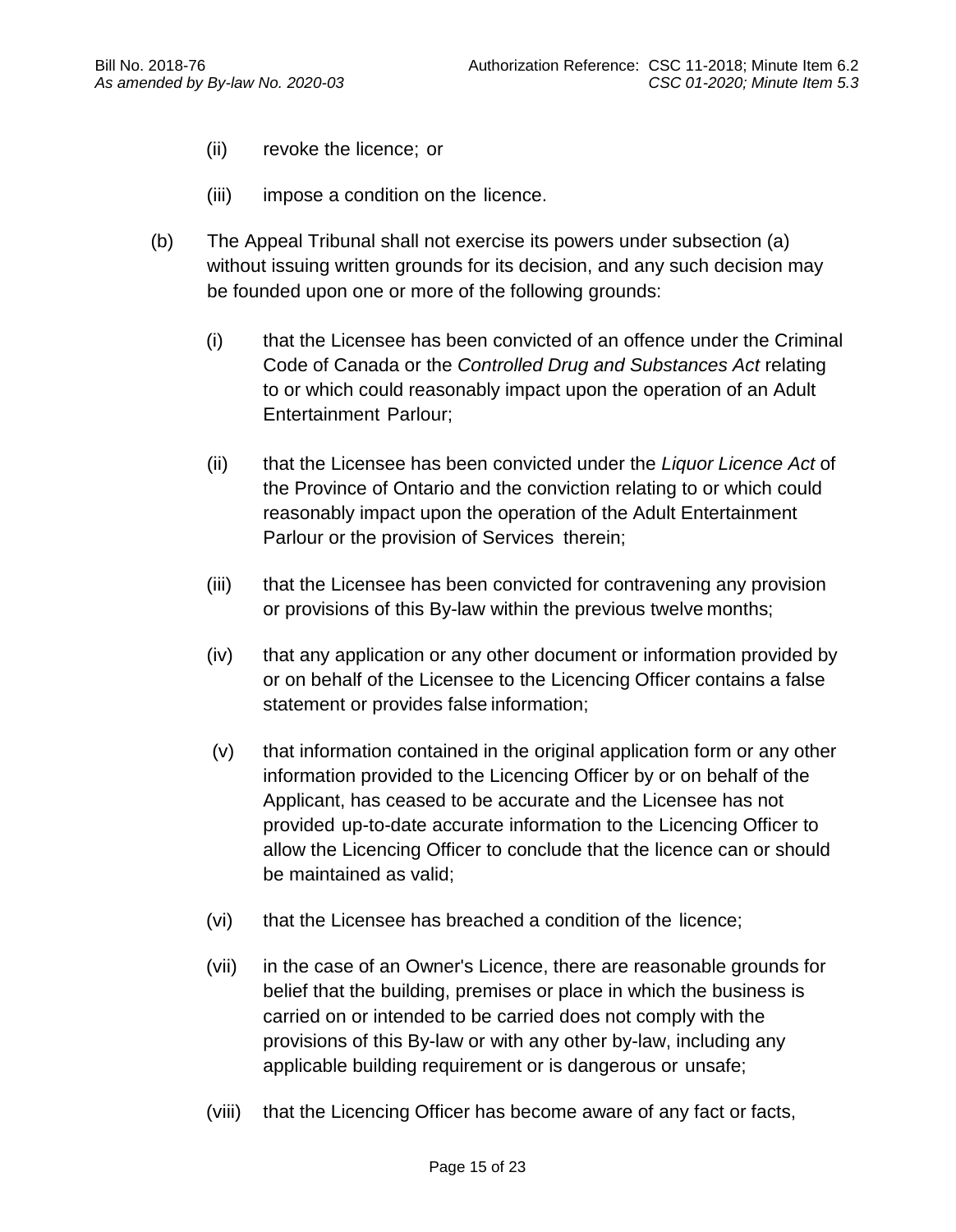which, if known at the time of the application, may have resulted in the Licencing Officer or the Appeal Tribunal refusing to issue the licence; or

38. The Licencing Officer shall provide the Licensee with a notice of the decision of the Board in Form 7.

### **PART VII SUSPENSION OF ENTERTAINER'S LICENCES**

- 39. The Licencing Officer may suspend an Entertainer's licence where there are reasonable grounds to believe that a suspension is urgently required to prevent a breach of the By-law or to ensure compliance with the By-law.
- 40. A suspension under Section 39 above shall take effect upon service of written notice thereof to the Licensee or upon delivery of written notice to the business premises of the Licensee at the address shown on the licence application.
- 41. A suspension under Section 39 shall remain in effect until the next meeting of the Appeal Tribunal or the end of fifteen (15) days after the issuance of the suspension, whichever last occurs.
- 42. Following suspension of a licence under Section 39, the Licencing Officer shall prepare a written report to the Appeal Tribunal, advising of the suspension and:
	- a. recommending that the Appeal Tribunal hold a hearing to determine whether the suspension should continue, be terminated and whether the Appeal Tribunal should give consideration to whether or not the licence should be revoked; or
	- b. recommending reinstatement of the licence on the basis that the conditions leading to the suspension have been remedied; or
	- c. recommending that no action be taken upon the termination of the suspension.

### **PART VIII GENERAL PROVISIONS RELATING TO OWNERS AND OPERATORS**

- 43. Every Owner of an Adult Entertainment Parlour shall ensure that no Person other than a licenced Operator acts as Operator of such Adult Entertainment Parlour.
- 44. Every Owner and every Operator of an Adult Entertainment Parlour shall ensure that an Entertainer does not perform until such Entertainer is properly licenced in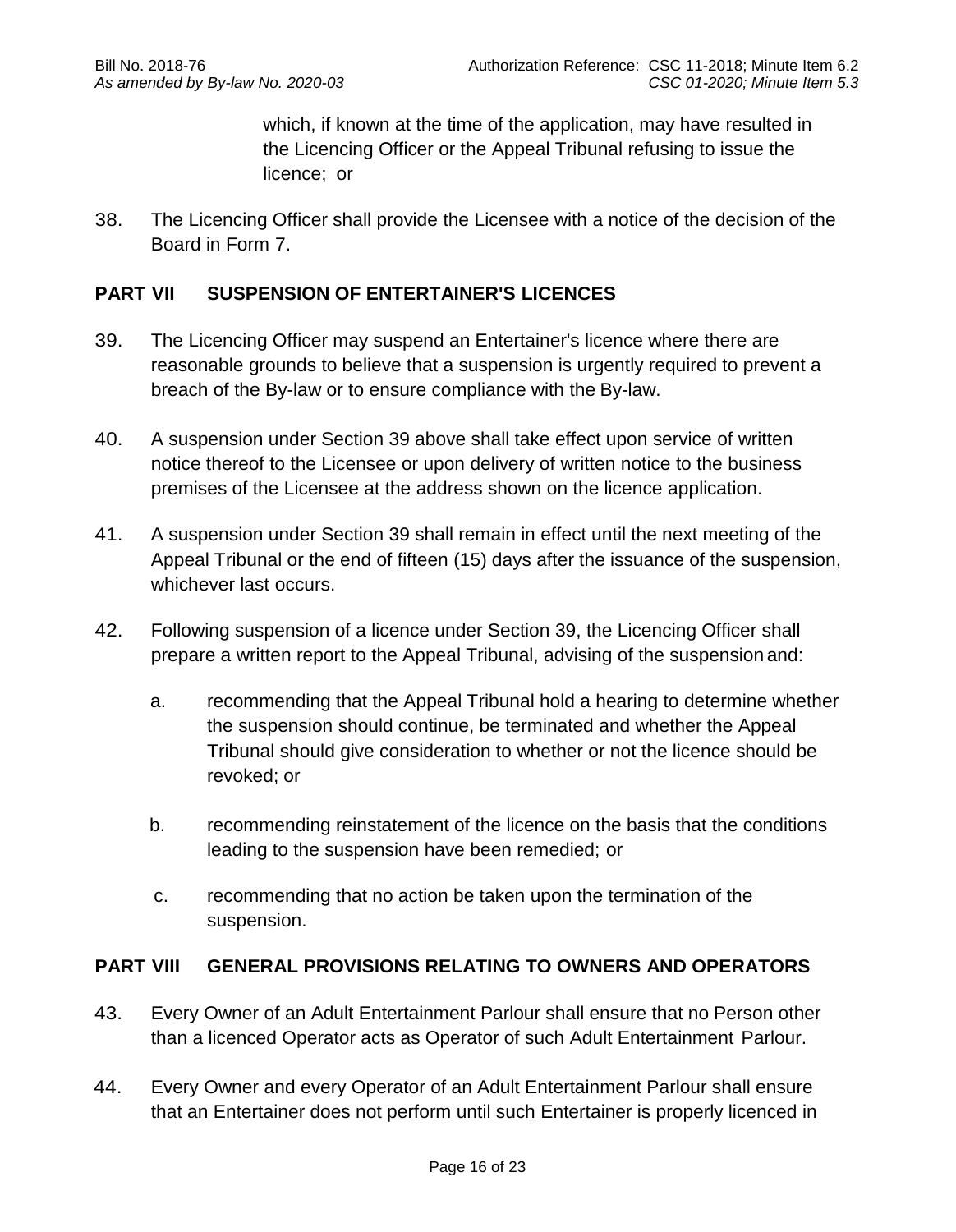accordance with this By-law.

- 45. Every Owner shall ensure that during the operating hours of an Adult Entertainment Parlour there is in attendance at the Adult Entertainment Parlour a licenced Owner or Operator.
- 46. Every Owner or Operator shall maintain a Daily Register, to be signed by each Entertainer, of all Entertainers that have or are providing Services at the Adult Entertainment Parlour.
- 47. (a) Every Owner or Operator shall produce the register referred to in Section 46, for inspection on demand of a peace officer or a By-law Enforcement Officer;
	- (b) Every Owner or Operator shall provide a copy of the Daily Register to the Licencing Officer on demand, failing which the original Daily Register may be removed by the Licencing Officer. Where the original Daily Register has been removed by the Licencing Officer, a copy of the Daily Register shall be returned to the Owner within one week.
- 48. Every Owner and every Operator shall ensure that each Entertainer has been added to and has signed the Daily Register prior to performing at an Adult Entertainment Parlour.
- 49. Every Owner and every Operator shall post their respective licences in a conspicuous place viewable to the public in the Adult Entertainment Parlour.
- 50. Every Owner and every Operator shall ensure that no Person under the age of 18 is allowed to enter in or remain in any Adult Entertainment Parlour owned or operated by him or her.
- 51. Every Owner and every Operator shall ensure that no Adult Entertainment Service can be viewed from outside of the Adult Entertainment Parlour.
- 52. Every Owner and every Operator shall ensure that Services Provided by an Entertainer are provided without obstruction such as doors, walls, curtains or any other enclosure, which obstruction interferes with the view of any By-law Enforcement Officer.
- 53. No Owner or Operator may use or permit to be used any camera or other photographic or recording device at an Adult Entertainment Parlour by any Person, but this paragraph shall not prohibit: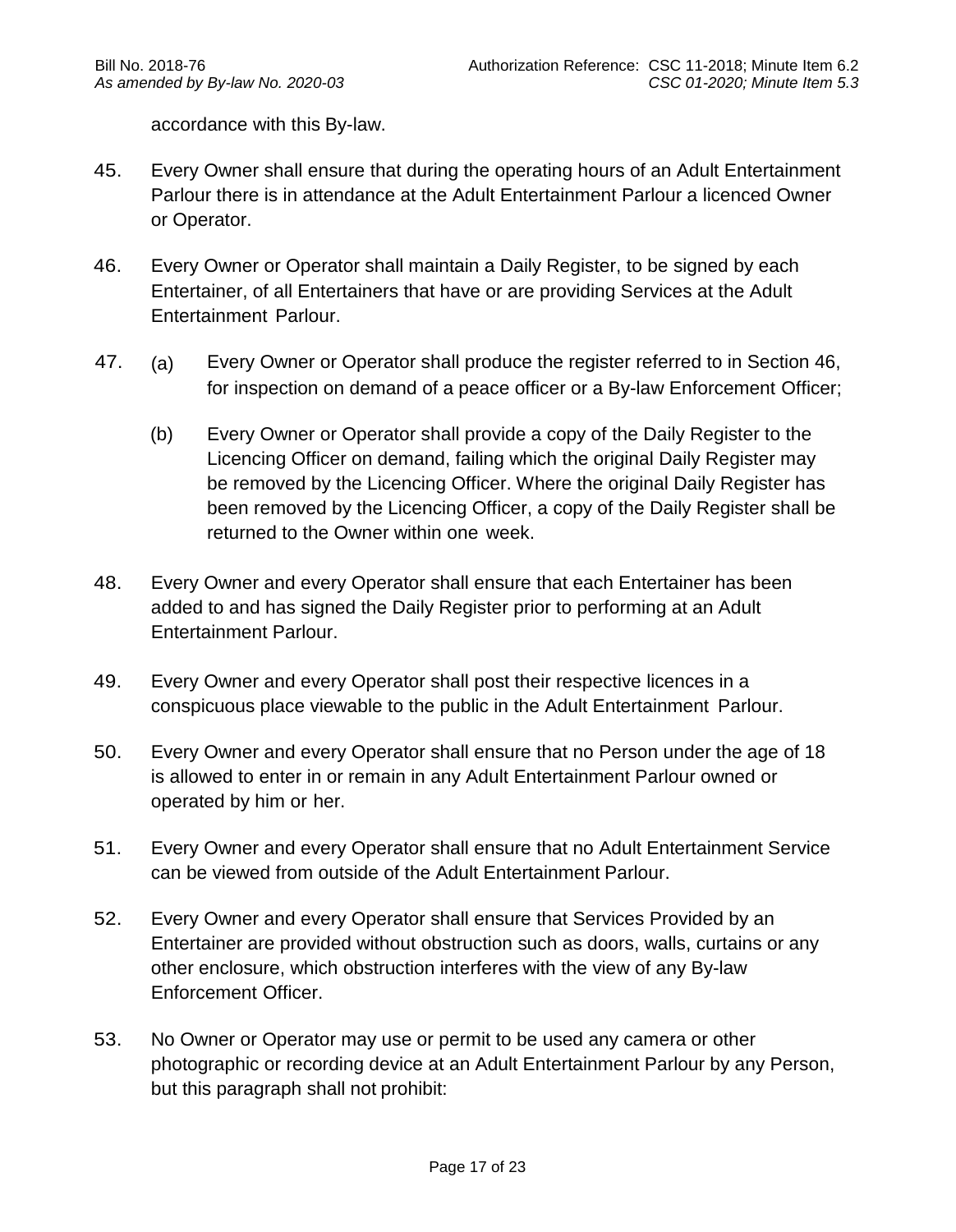- a. the use of any camera or other device by a public authority for the enforcement of law; or
- b. the maintenance of a video surveillance system for security purposesonly.
- 54. Every Owner and Operator who wishes to amend the floor plan of an Adult Entertainment Parlour shall file with the Licencing Officer a copy of the amended floor plan and shall not proceed to make such alterations without receiving approval from the Licencing Officer as well as any other approval required by bylaw or other law.
- 55. Every Owner and Operator shall ensure that during the hours of operation of an Adult Entertainment Parlour the principal means of access into the Adult Entertainment Parlour is kept unlocked and available so that anyone coming into or exiting the Adult Entertainment Parlour may enter or exit without hindrance or delay.
- 56. Every Owner and Operator shall ensure that no part of an Adult Entertainment Parlour is used as a dwelling for sleeping purposes or contains therein any bed or other furniture which is commonly used for sleeping purposes.

### **PART IX GENERAL PROVISIONS**

- 57. (a) Every Owner's licence issued pursuant to this By-law shall expire on December 31st of the year of the issuance of the licence;
	- (b) Every Operator's and Entertainer's licence issued pursuant to this By-law shall expire one (1) year following the date the licence was issued unless earlier terminated or revoked.
- 58. Every Licensee who changes his or her address shall, within seven (7) days after such change, attend at the office of the Licencing Officer and notify the Licencing Officer of such change of address and produce his or her licence for the change to be entered thereon.
- 59. Every Owner and every Operator shall ensure that no performance takes place at any Adult Entertainment Parlour at any time other than the time allowed for hours of operation in accordance with the provisions of the permit issued for the Adult Entertainment Parlour under the *Liquor Licence Act*.
- 60. It is a condition of every licence that the Licensee shall, in carrying on the business, comply with the provisions of thisBy-law.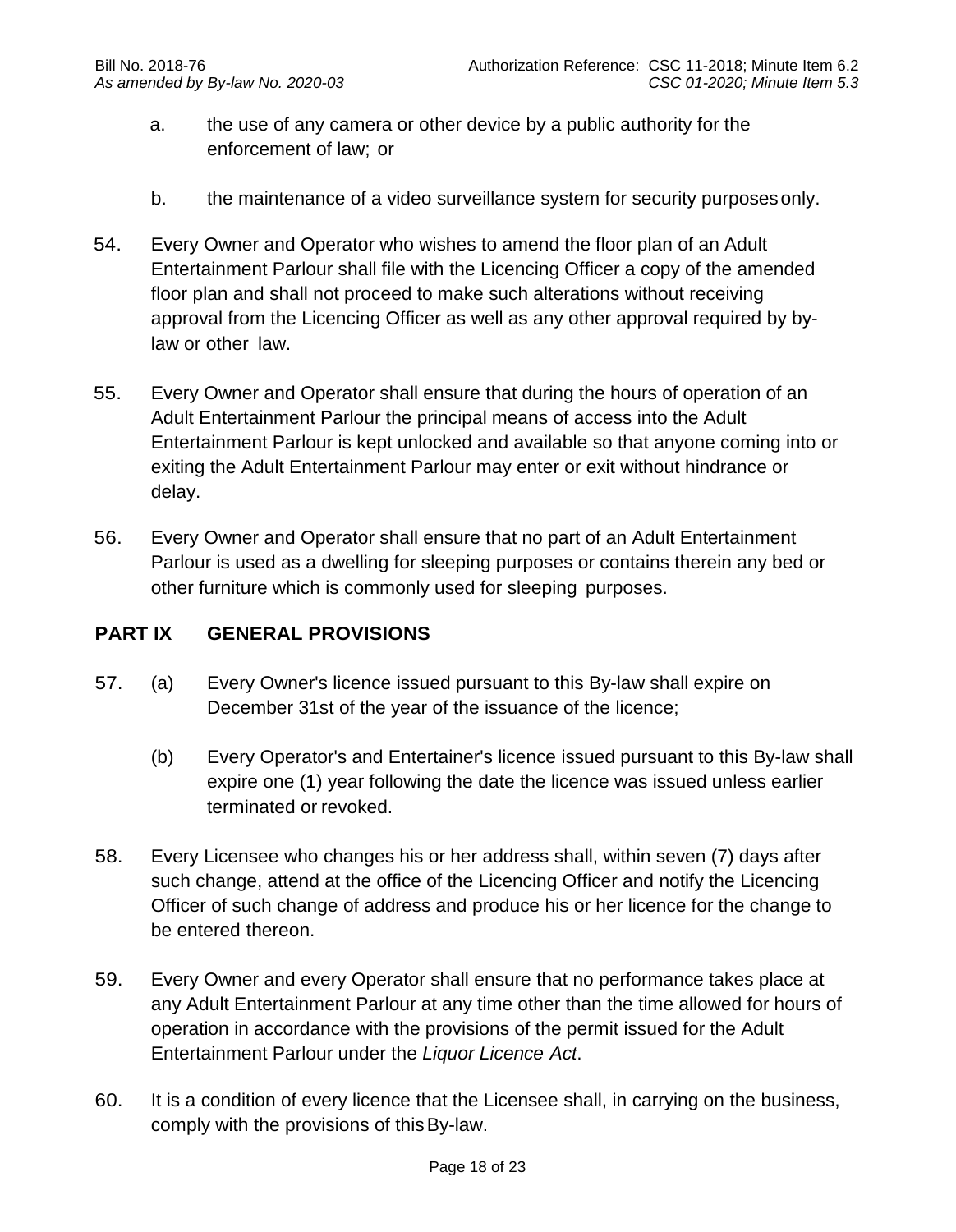- 61. Any notice required by this By-law may be given:
	- (a) (i) by mailing a copy of the Notice by pre-paid ordinary post to the residence address of the Applicant or the Licensee, as the case may be, listed on his or her most recent application for a licence; or
		- (ii) by delivering a copy of the Notice personally to the Applicant or to the Licensee; or
		- (iii) by leaving a copy of the Notice at the residence address of the Applicant or Licensee listed on the most recent application for a licence.
	- (b) Any notice served by pre-paid ordinary post in accordance with this section shall be deemed to be received by the Applicant on the fifth day following mailing.
- 62. Every sign advertising an Adult Entertainment Parlour shall comply with the municipality's Sign By-law, and no such sign shall show or contain any depiction of a person's Specified Body Areas, or any Specified Sexual Activities, as defined in Section 1 of this By-law.
- 63. No Owner or Operator shall permit any person who appears to be intoxicated by alcohol or a drug to enter or remain in any Adult Entertainment Parlour owned or operated by such Owner or Operator.
- 64. Every Adult Entertainment Parlour shall have adequate ventilation and lighting that is adequate to ensure visibility throughout the premises.
- 65. Every Adult Entertainment Parlour shall be constructed in accordance with the Ontario Building Code and every Applicant for an Owner's Licence shall provide the Licencing Officer with such drawings as may be required to assess compliance in this regard.

### **PART X ADMINISTRATIVE POWERS OF THE LICENCING OFFICER**

- 66. The Licencing Officer shall (subject to the provisions of this By-law):
	- (a) Receive and process all applications for licence and renewal of licences to be issued under this By-law;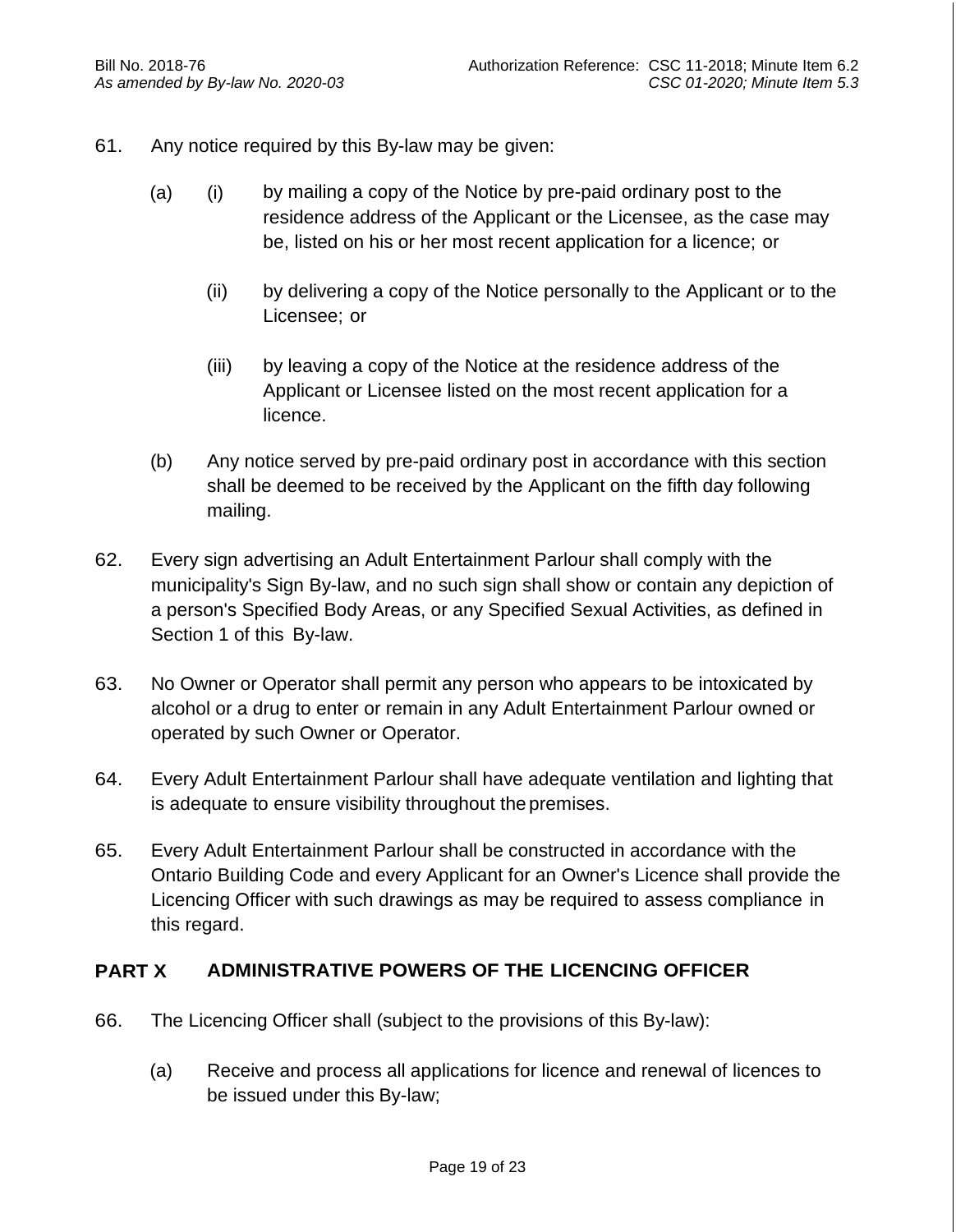- (b) Co-ordinate the administration and enforcement of this By-law;
- (c) Perform all administrative functions conferred upon him by this By-law;
- (d) Make or cause to be made all required circulations with respect to each application;
- (e) Make such inquiries and inspections and obtain and review information and documents relevant to every application as the Licencing Officer considers necessary for the proper processing of the application to determine whether or not the Applicant meets the requirements of this By-law and all other applicable laws;
- (f) Suspend licences where authorized by this By-law;
- (g) Where a licence has been issued pursuant to this By-law and otherwise remains in full force and effect, renew the licences of Persons who meet all requirements of this By-law.

## **PART XI TRANSFER OF OWNERS' LICENSES**

- 67. Any Licensee who proposes to transfer to another person, the privileges of using a license, shall file with the Licencing Officer prior to the transfer taking effect, the following:
	- (a) a completed letter of intent to transfer executed by the Licensee and the proposed Transferee;
	- (b) any other documents or information which the Licencing Officer may require after reviewing the application for transfer; and
	- (c) an application fee prescribed in *the Fees and Charges By-law, as amended*.
- 68. Before a transfer may be approved, the proposed Transferee shall comply with the provisions of this By-law and the question of the transfer of the license shall be considered by the Licencing Officer in a like manner as an initial application for owners license pursuant to Part III.
- 69. Any change in actual or legal control of the Licensee shall be reported to the Licencing Officer forthwith by the Licensee and the provisions of this Part relating to the transfer of the licences shall apply.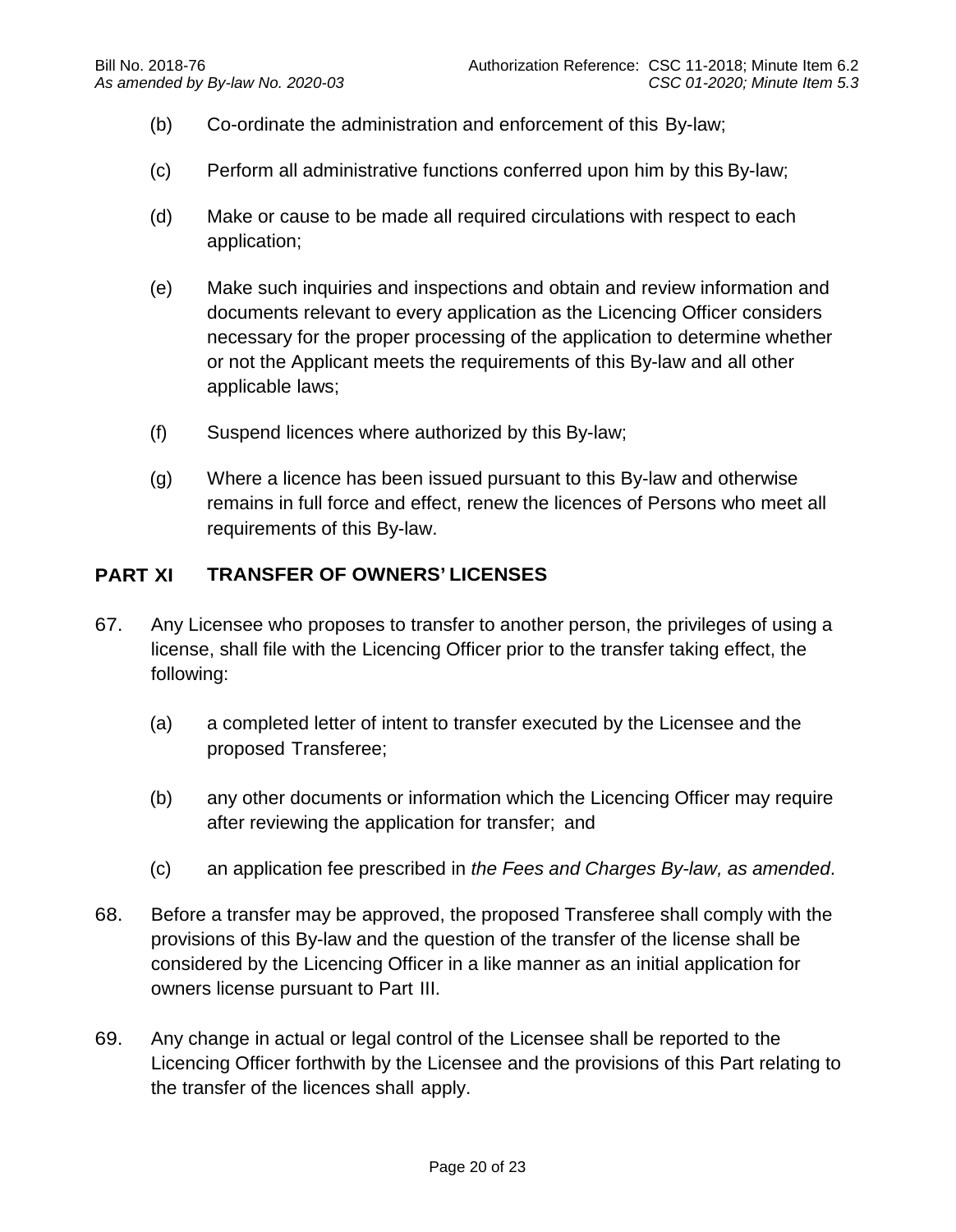- 70. A Licensee who is a corporation or a partnership shall notify the Board forthwith of:
	- (a) in the case of a corporation, any transfer of existing shares or issue of new shares in the capital stock of the corporation; and
	- (b) in the case of a partnership the admission of any new partners to the partnership, their retirement or expulsion of any existing partners from the partnership and the change of any financial contribution made by partners or other persons to the partnership.

#### **PART XII INSPECTION**

- 71. The Licencing Officer, a Peace Officer or a By-law Enforcement Officer may require a Licensee to produce the licence, records or other documents for the purpose of determining whether such Person is validly licenced under this By-law, or whether this By-law is being contravened.
- 72. No Person shall obstruct or hinder the entry or the inspection of any Adult Entertainment Parlour or any part thereof by any By-law Enforcement Officer, peace officer or Medical Officer of Health.

#### **PART XIII** *FEES AND CHARGES*

73. *Fees shall be as prescribed in the Fees and Charges By-law, as amended.*

#### **PART XIV OFFENCES ANDPENALTIES**

- (a) Every Person who contravenes any provision of this By-law or any of its schedules, and every director or officer of a corporation who concurs in a contravention of this By-law by the corporation, is guilty of an offence and on conviction, is liable to a fine not exceeding \$25,000.00 or to imprisonment for a term not exceeding one (1) year or both.
- (b) Where a corporation is convicted of an offence under this By-law, the maximum penalty that may be imposed on the corporation is \$50,000.00.
- 74. Every Person who hinders or obstructs or attempts to hinder or obstruct any Person exercising a power or performing a duty under this By-law is guilty of an offence and on conviction, is liable to a fine not exceeding \$5,000.00.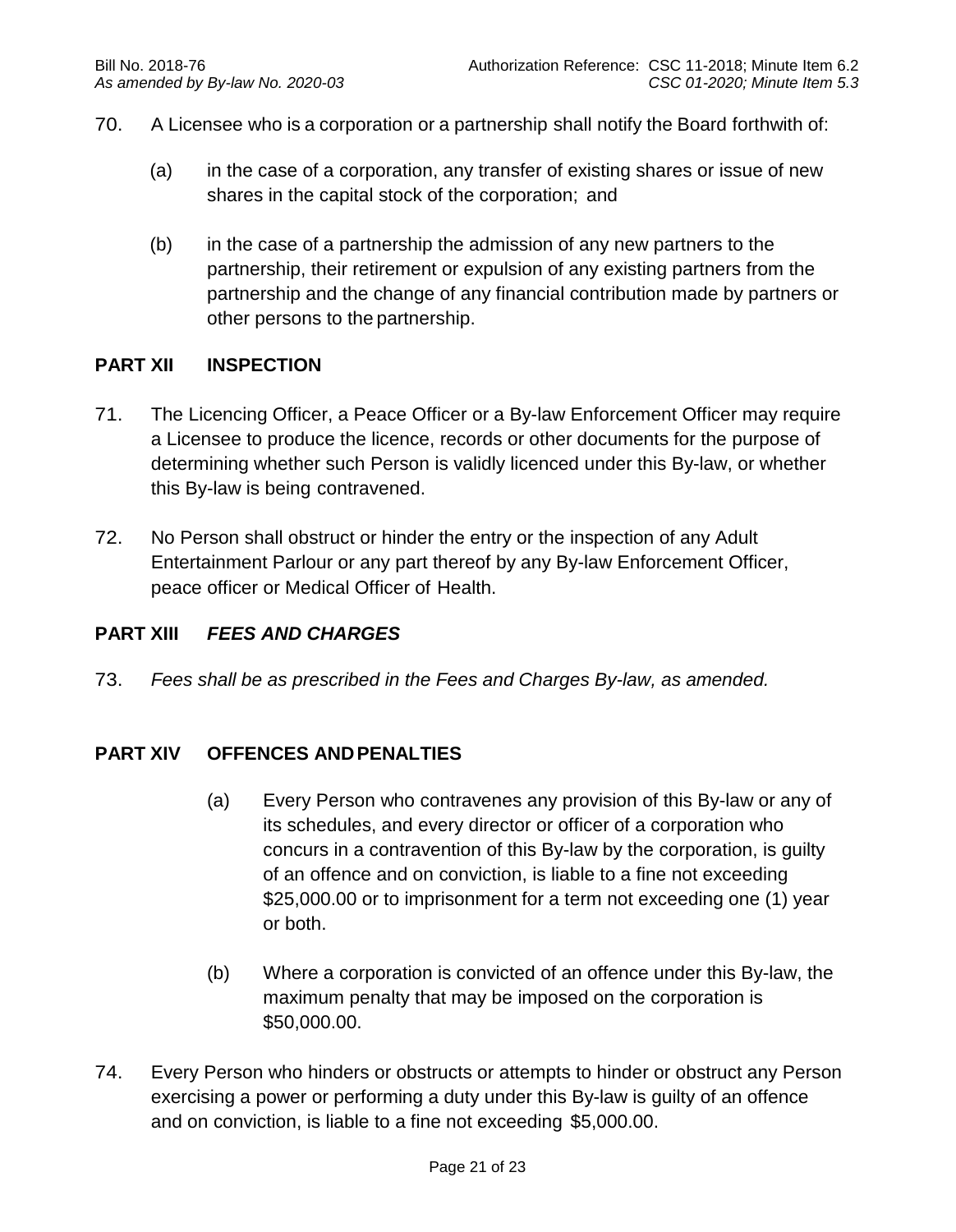75. Where an Owner is convicted of carrying on or engaging in business in respect of any premises without a licence required by this By-law, the Court may make an order that the premises or part of the premises be closed to any use for a period not exceeding two (2) years.

## **PART XV BY-LAW AMENDMENTS**

76. No amendments shall be made to this By-law until notice has been provided to all licenced Owners and Operators and a public meeting with respect to the proposed changes has been conducted.

### **PART XVI PARTIAL INVALIDITY**

- 77. If any term of this By-law or the application thereof shall to any extent be invalid or unenforceable, the remainder of this By-law and/or the application of such term to circumstances other than those to which it is held invalid or unenforceable, shall not be affected thereby and each term of this By-law shall be separately valid and enforceable to the fullest extent permitted by law.
- 78. The short title of this By-law is the Adult Entertainment Parlour Licencing By-law.
- 79. This by-law shall come into force and effect on June 1, 2019.

THE REGIONAL MUNICIPALITY OF NIAGARA

\_\_\_\_\_\_\_\_\_\_\_\_\_\_\_\_\_\_\_\_\_\_\_\_\_\_\_\_\_\_\_\_\_\_\_\_\_\_

\_\_\_\_\_\_\_\_\_\_\_\_\_\_\_\_\_\_\_\_\_\_\_\_\_\_\_\_\_\_\_\_\_\_\_\_\_\_

Alan Caslin, Regional Chair

Tina McKinnon, Deputy Regional Clerk

Passed: September 13, 2018